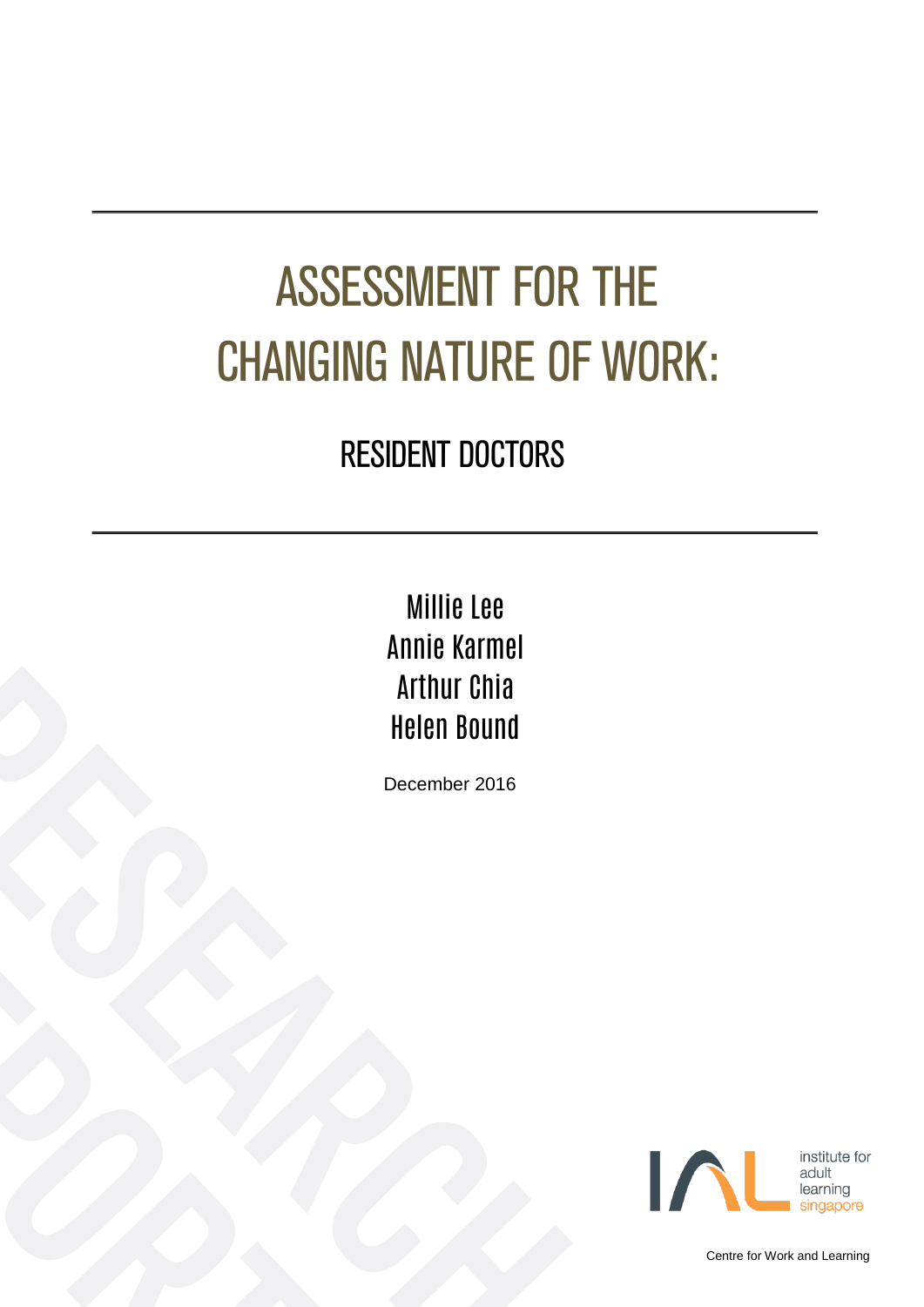#### **Publisher's note**

The views and analysis presented in this document are those of the authors as researchers. The contents are intended for discussion and generating ideas, and are not necessarily the views or policy prescriptions of the Institute for Adult Learning or the Government of Singapore.

This publication should be attributed to Institute for Adult Learning (2017). *Assessment for the changing nature of work: Fire-fighting: Resident Doctors.*

Millie Lee, Annie Karmel, Arthur Chia and Helen Bound.

Published by the Institute for Adult Learning, Singapore Research and Innovation Division

This publication remains the copyright of the Institute for Adult Learning (IAL), Singapore and may not be reproduced without the permission of the Director of Research and Innovation, IAL. For further information on this publication, please email to research@ial.edu.sg.

### **CWL**

**Centre for Work and Learning (CWL) is a research centre of the Institute for Adult Learning. CWL specialises in research on continuing education and training system design and practices. Our research employs a range of methodologies designed to deepen understanding in the challenges and opportunities for learning and development in and across different settings, particularly in relation to work and work environments.**

For more information, see<http://www.ial.edu.sg/>

CWL-2017-04

#### **Address**

1 Kay Siang Road Tower Block Level 6 Singapore 248922 research@ial.edu.sg

Copyright © 2017 Institute for Adult Learning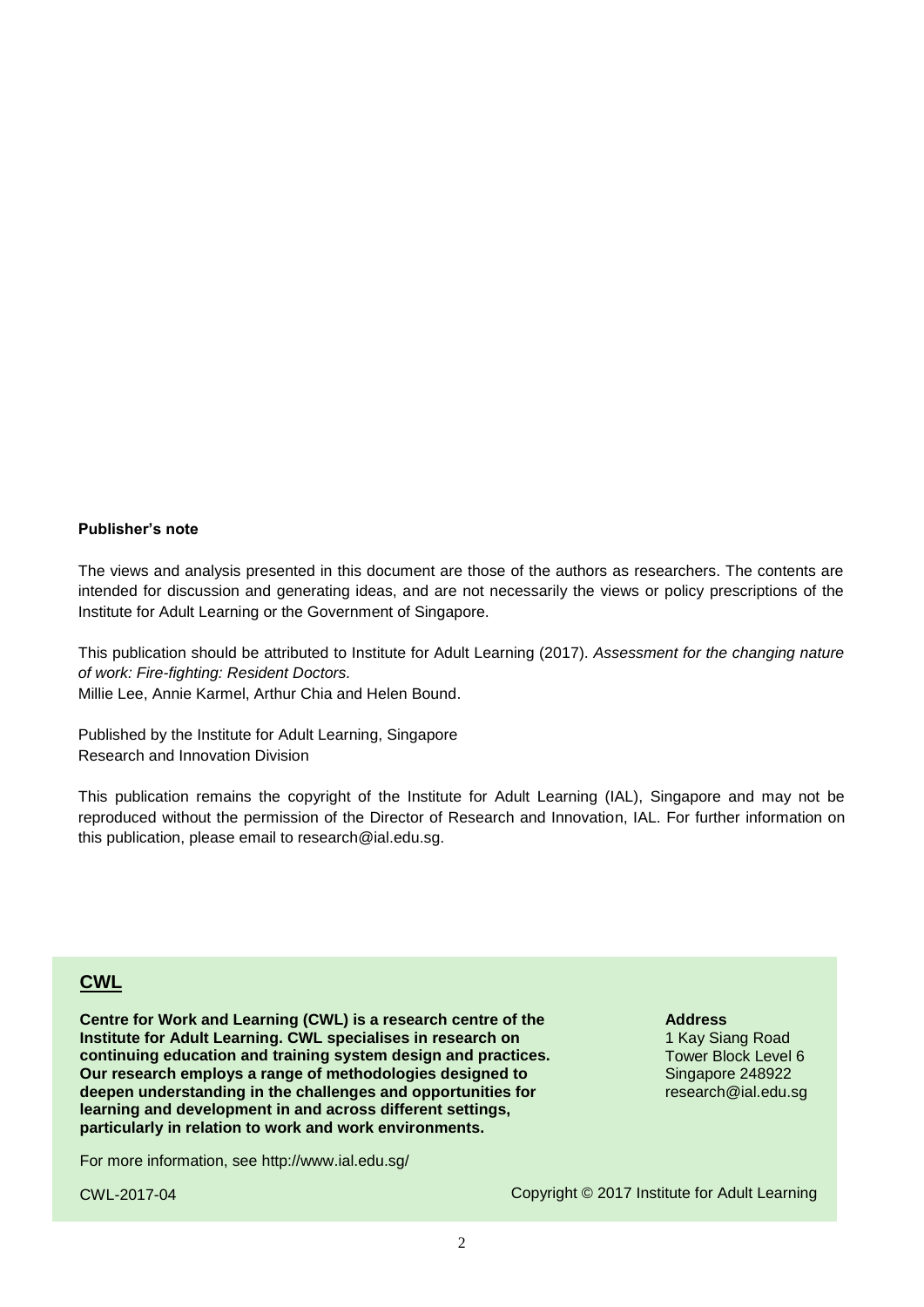### **Contents**

| Preamble |                                                  |                                 | 5  |  |  |  |  |
|----------|--------------------------------------------------|---------------------------------|----|--|--|--|--|
| 1.       | Introduction                                     |                                 |    |  |  |  |  |
| 2.       | Internal Medicine Residency Programme            |                                 |    |  |  |  |  |
| 3.       | Intent and Its Relationship to Assessment Design |                                 |    |  |  |  |  |
| 4.       | Assessment for and of Learning                   |                                 |    |  |  |  |  |
|          | 4.1                                              | Assessment for learning         | 13 |  |  |  |  |
|          | 4.2                                              | Assessment of learning          | 16 |  |  |  |  |
| 5.       | <b>Tensions</b>                                  |                                 |    |  |  |  |  |
|          | 5.1                                              | Future-orientedness             | 18 |  |  |  |  |
|          | 5.2                                              | Authentic work-based assessment | 20 |  |  |  |  |
|          | 5.3                                              | Formative assessment: a burden? | 22 |  |  |  |  |
| 6.       | <b>Possibilities</b>                             |                                 |    |  |  |  |  |
| 7.       | Conclusion                                       |                                 |    |  |  |  |  |
|          | References                                       |                                 |    |  |  |  |  |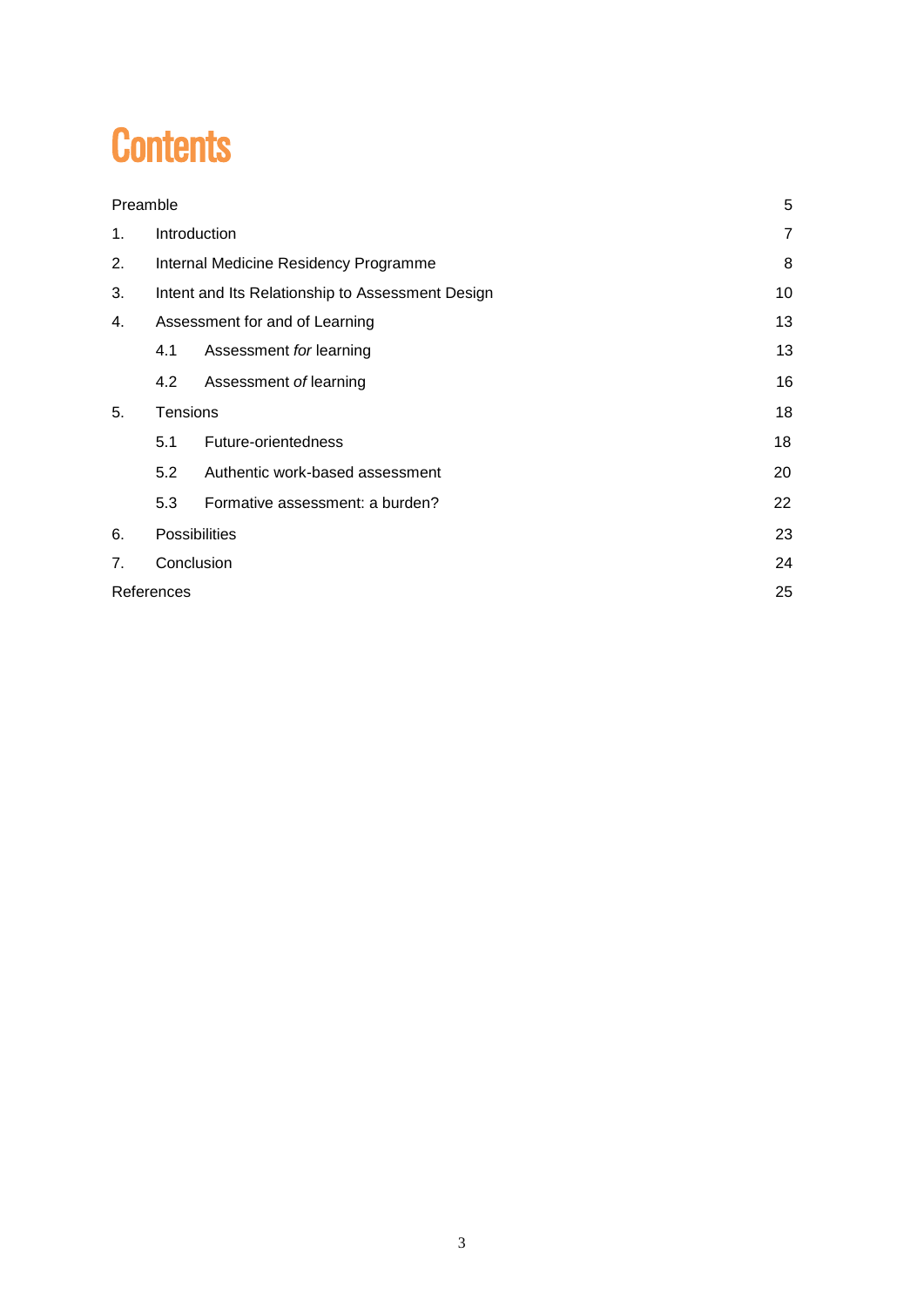# Figures and Tables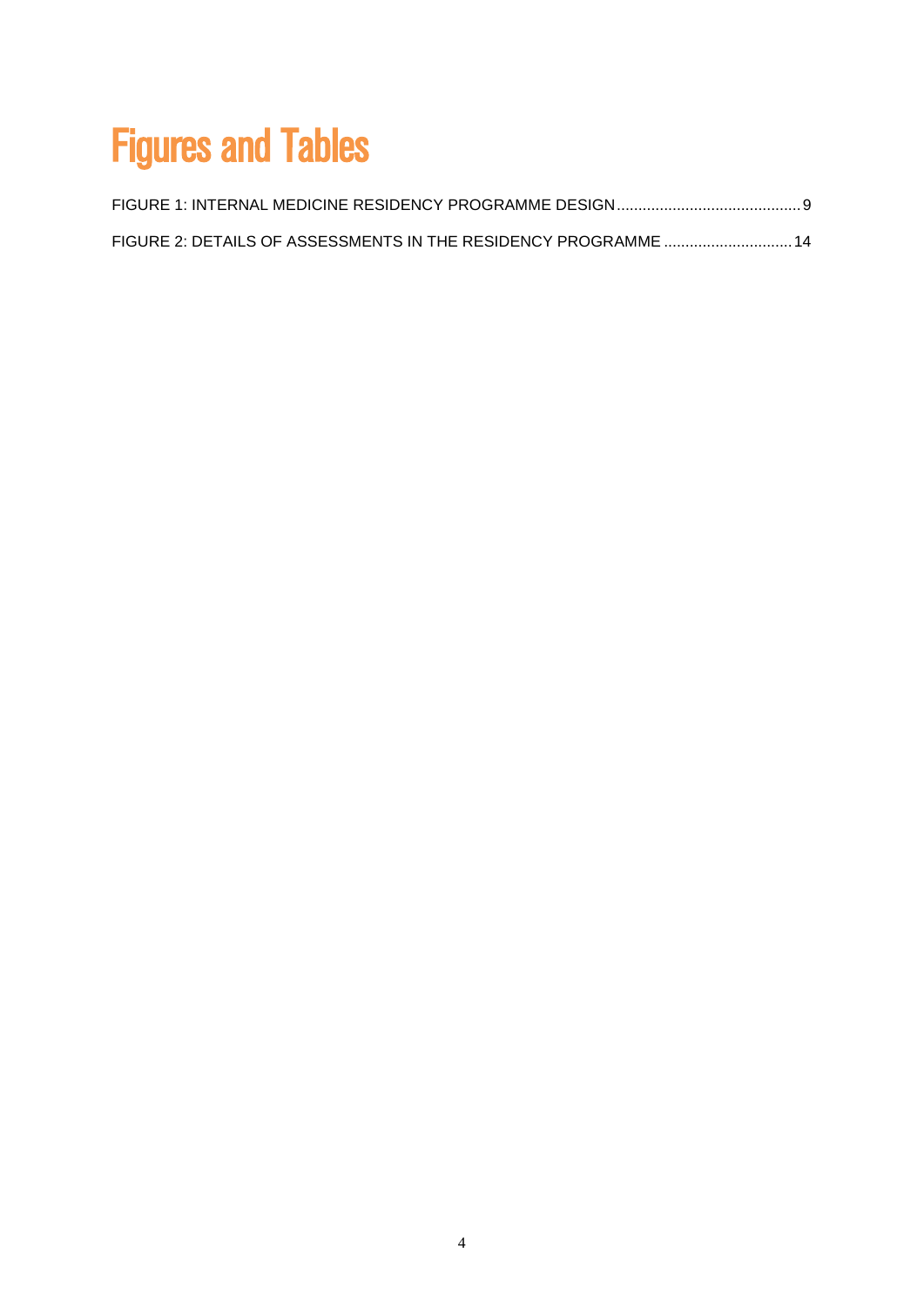### <span id="page-4-0"></span>**Preamhle**

**This is ONE of the six cases on assessment practices and the changing nature of work, undertaken by the Centre for Work and Learning (CWL).** Each of the six cases highlights different aspects of innovative approaches to assessment, their possibilities and the challenges involved in

assessment for, through and at work. Each case suggests different strategies, tasks and/or practices in assessment that can enable **meaningful** and **engaged learning.** 

In this case study, we examine the training and assessment practices of resident doctors at one of the major public hospitals in Singapore. The resident doctors are enrolled in a three-year internal medicine programme, which is a common basic programme that prepares them for the senior residency programme. This case reports on the tensions between the programme's formative and summative assessment practices. While formative assessments are intended and designed for developing holistic performance outcomes beyond technical aspects of doctor competencies, summative assessments are certification examinations mainly focused on testing knowledge with multiple choice questions. Due to strong emphasis on summative assessment, developing holistic competency becomes less important and formative assessment becomes a burden to the learners who are also full-time doctors with work responsibilities. These findings show the importance of strong alignment between formative and summative assessment, which has critical impact on the quality of learning.



http://www.123rf.com/phot 3706214 stock-

We think of assessment not as the "test" of what has been learnt at the end of a learning programme, course or set of experiences, but as **judging performance**. We go back to the original meaning of assessment which is "to sit beside". This means that we can think of assessment as working *with* our learners to guide them to meet the required performance. If we understand assessment like this, then learners also need to understand, to know what that desired performance is. In other words we do not hide from them the criteria or expected performance standards. So in other words we are talking about formative assessment – assessment *for* learning. We also acknowledge that assessment *of* learning – summative assessment – is necessary for accreditation and certification. The question is how we weave these two forms of assessment together. Examples are provided in some of our six case studies. We also discuss this in detail in our full report:

"Assessment for the changing nature of work", available at <url>, as are copies of the other case studies.

In addition to summative and formative assessment we introduce another purpose of assessment – sustainable assessment. Sustainable assessment equips learners not just for meeting, but preparing them for what might be required in the future, beyond the course and/or training. It includes "the capacity to evaluate evidence, appraise situations and circumstances astutely, to draw sound conclusions and act in accordance with this analysis" (Boud & Soler, 2016, 402).

These three purposes of assessment and the fact that we investigated assessment in the light of the changing nature of work, mean we also need to think of learning and assessment differently. Assessment serves different purposes including the testing of knowledge and learning yet "testing" need not be the sole purpose. When we think of assessment as only a test of the learning and/or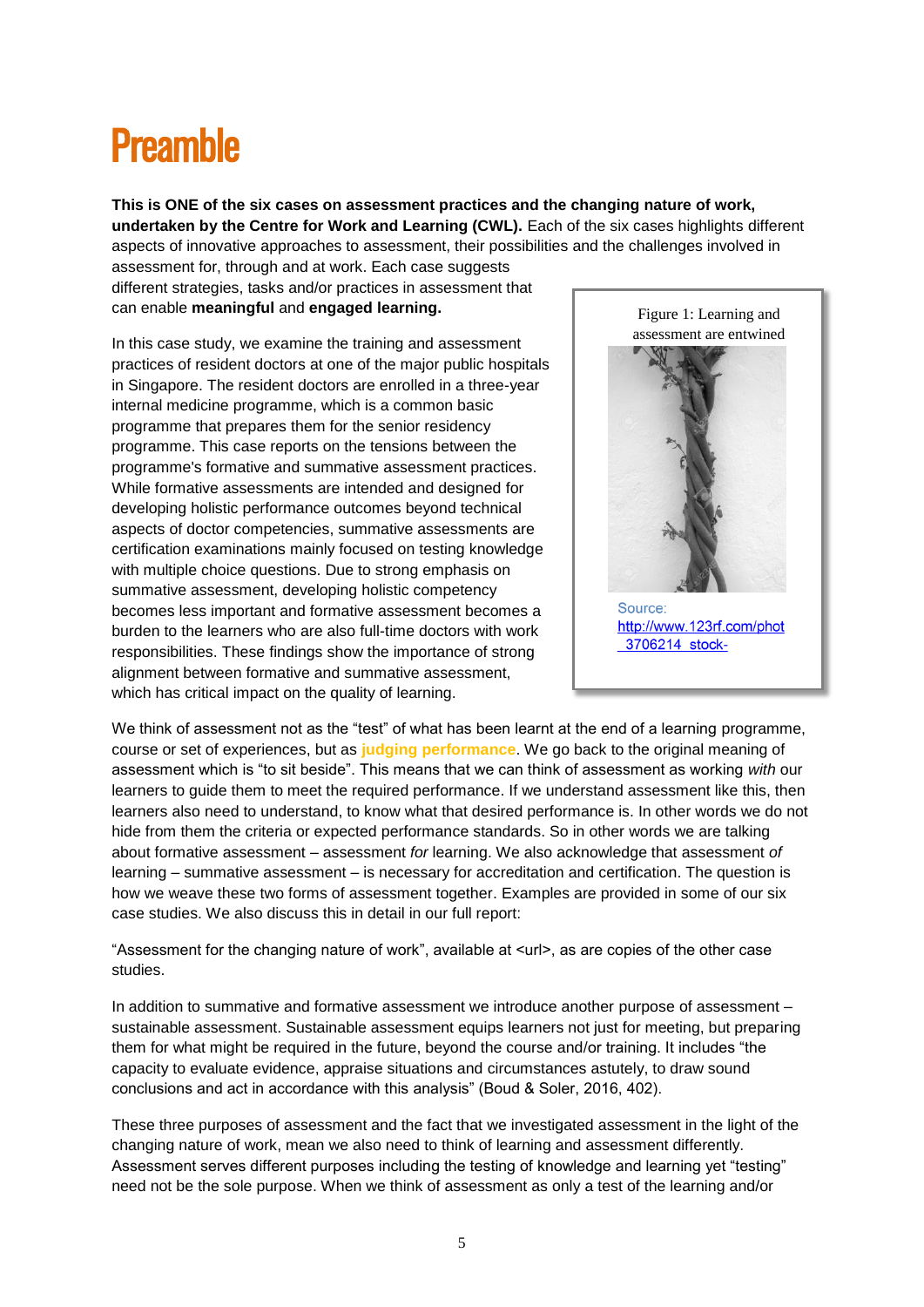something that happens (sequentially) after the learning, then we are separating assessment from learning and ignoring the fact that learning and assessment are very much in a "dialogic relationship" or **entwined together.** Figure one metaphorically illustrates this entwinement.

In the case studies, we describe what the course/programme/training is about and examine assessment in relation to curriculum design, implementation and the ways in which understanding, accomplishment and performance are achieved. We hope the case studies provide a glimpse into the different ways assessment has been carried out in design, planning and implementation for practitioners, researchers and policy makers. We hope that they highlight possibilities and contribute to new ways of thinking, designing and implementing assessment of, for and as learning. Different conditions and situations (context) will offer different kinds of opportunities for meaningful assessment.

The six case studies are:

- Workplace learning facilitators
- Firefighting: Rota commander course
- Menu change in the food and beverage sector
- Resident doctors
- Aircraft engineering programme
- IT network engineers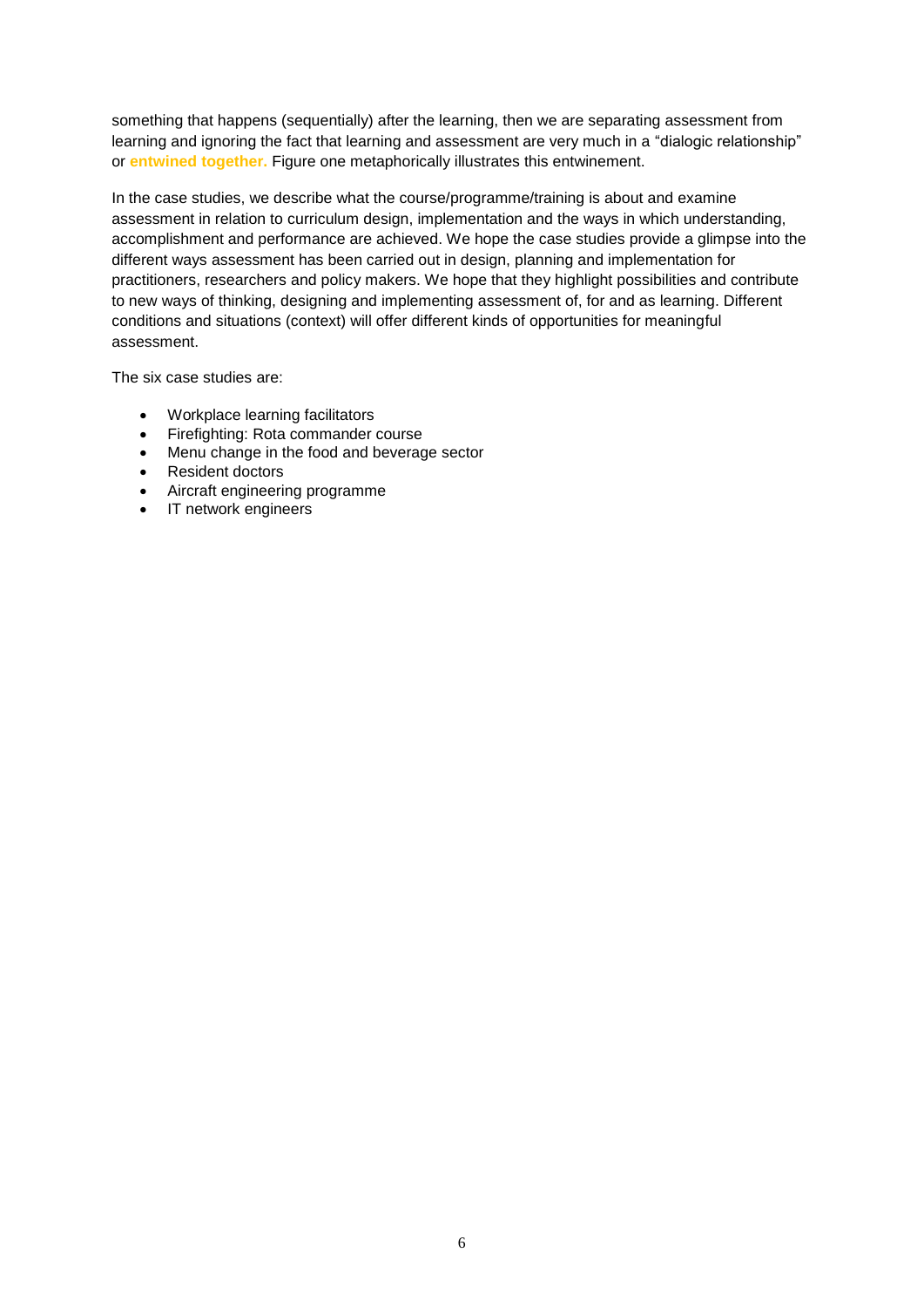### <span id="page-6-0"></span>1. Introduction

This report looks at the assessment design and practices of the three-year residency programme for internal medicine resident doctors. The programme prepares learners for the senior residency programme covering fifteen medical specialties such as general internal medicine, cardiology and dermatology. The resident doctors are required to do seven core postings and can choose two to three elective postings from different specialties during the residency period. Based on their experience with these postings, they decide which specialty they are going to choose for their senior residency; it then takes another two to three years before they become a specialist.

The nature of the residency programme is an authentic work-based training programme where participants are employees and learners at the same time. The programme uses both formative and summative assessment with a strong feature being that many of the formative assessment activities are closely integrated with the actual work offering learners feedback for improvement. Another innovative feature is that the formative assessments use descriptors instead of grades or scores to assess competencies in different areas as well as overall progress of learners. Descriptors provide useful information to learners and potential employers as well. Despite such assessment features to enhance the quality of learning, the assessment practices and the usage of the results present challenges and tensions that are likely to hinder learning.

In this case we examine the different features of the assessment design and structure in this programme as well as practices on the ground in order to understand those challenges and tensions. We also analyse the underlying intent of various assessment elements and compare the intent with practices (to the extent that our data permits). Our analysis of the programme with its complex learning and assessment system is based on limited information available. We used document analysis and conducted three qualitative interviews for this study: Georgie shared with us her story as a senior doctor and faculty director; Nadia as a programme manager; and Tammy as a programme administrator. While Nadia oversees the residency programme at the institutional level setting policies and processes, Tammy provides administrative support to Georgie and her faculty members including collecting and managing training and assessment records. However, in this case we made a decision not to interview learners or observe any of their learning or assessment activities due to the time required to gain ethics approval through the institution.

The following section presents the overview of the programme, which is followed by the comparison of the official intent and how it is related to the assessment design. The subsequent section explores the details of different assessment components for and of learning. Finally, we discuss the tensions arising from the challenges and contradictions discovered through our analysis, and conclude with possibilities for the future.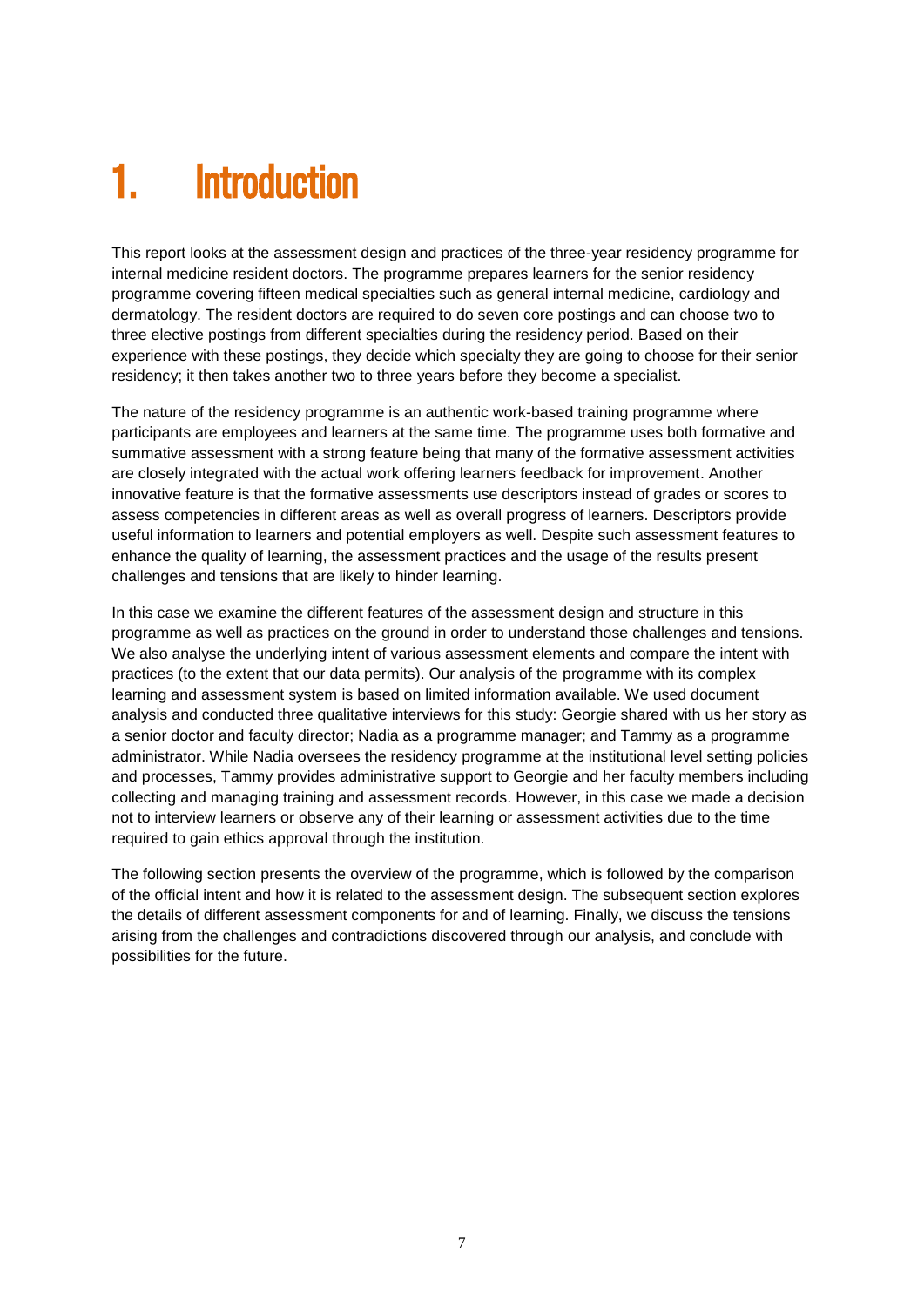# <span id="page-7-0"></span>2. Internal Medicine Residency Programme

This residency programme was introduced in 2010 as a major reform of graduate medical education in Singapore. The previous programme, the Basic Specialist Training (BST), adopted the UK system and the trainee doctors were accredited with Membership of the Royal Colleges of Physicians of the United Kingdom. In 2009, the Ministry of Health Singapore (MOH) approached the Accreditation Council for Graduate Medical Education (ACGME), the accreditation body for doctors in the US, to take over the accreditation of all graduate medical training programmes in Singapore. This was the first such case in the world and the MOH's impetus to this reform was the need to implement a more standardised, structured and competency-based training and assessment system across different hospitals (Khoo et al., 2014). Although this reform has replaced the UK system with the US one, the residents are still required to pass Membership of the Royal Colleges of Physicians of the United Kingdom (MRCP(UK)) examinations as well as the ACGME examinations during the residency programme. With this reform, the ownership of the programme has been moved from the MOH to the three major public hospital groups in Singapore which are the sponsoring institutions of the residency programme. This study was carried out at one of these institutions.

Doctors in the programme can be either medical officers who have just finished internship, or experienced doctors who have been practicing in the field. Participants in the programme are called 'residents'. The following explanation from Tammy (programme administrator) describes where this residency programme sits in the entire medical education system of Singapore.

*In Singapore doctors who graduated from medical school can choose not to apply for a specialist training. When they graduate from medical school they are required to undergo housemanship training for one year. After they finished the housemanship, which is a scored internship period, then they become medical officers. If they choose not to pursue specialist training, then they can choose not to apply for a training program. Otherwise they will apply for training program and if they are matched to the program, they are called residents until they graduate and ready for independent practice as specialists. (Tammy, programme administrator)*

When residents first enter the programme, they attend orientation for a week to become familiar with the work, and training and assessment system of the residency programme. After the orientation, residents undertake a series of comprehensive and structured assessment activities throughout the three-year period, following the guidelines and requirements of the Accreditation Council for Graduate Medical Education International (ACGME-I)<sup>1</sup>. A strong focus is placed on summative assessment from the US-based ACGME such as In Training Examination every year and Board Examination at the end of the programme. The residents have to sit for additional examinations to qualify for Membership of the Royal Colleges of Physicians of the United Kingdom as well.

The diagram in Figure 1 below illustrates the design of the entire programme showing critical learning and assessment activities and processes. The diagram shows the exam workshops conducted prior to each In Training Examination to prepare the residents for the examination. We do not have access to the data with exact details, but we understand that there are other workshops with different purposes such as learning and teaching throughout the residency programme. In order to have more

<sup>1</sup> <sup>1</sup> ACGME International (ACGME-I) is the international extension of ACGME's accreditation model, which was started with the initiative by the Ministry of Health Singapore in 2009 and its first pilot project was in Singapore in 2009.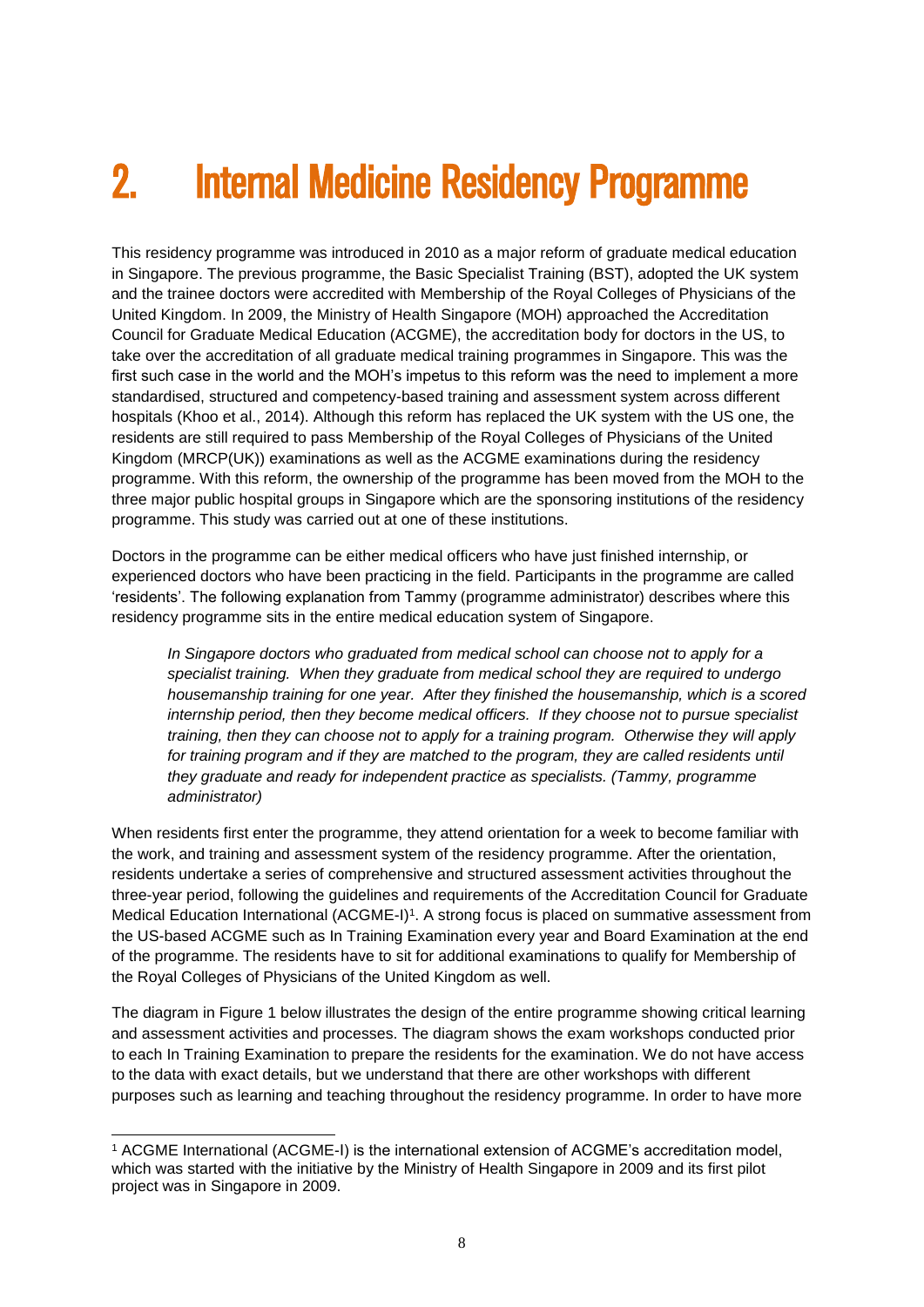focus on assessment practices, we do not discuss those workshops in this paper and have not included them in this diagram.



### <span id="page-8-0"></span>FIGURE 1: INTERNAL MEDICINE RESIDENCY PROGRAMME DESIGN

#### **\*Acronyms:**

R1, R2 and R3: Residency Year 1, Residency Year 2 and Residency Year 3 ITE: In Training Examination

MRCP(UK): Membership of the Royal Colleges of Physicians of the United Kingdom ACGME: Accreditation Council for Graduate Medical Education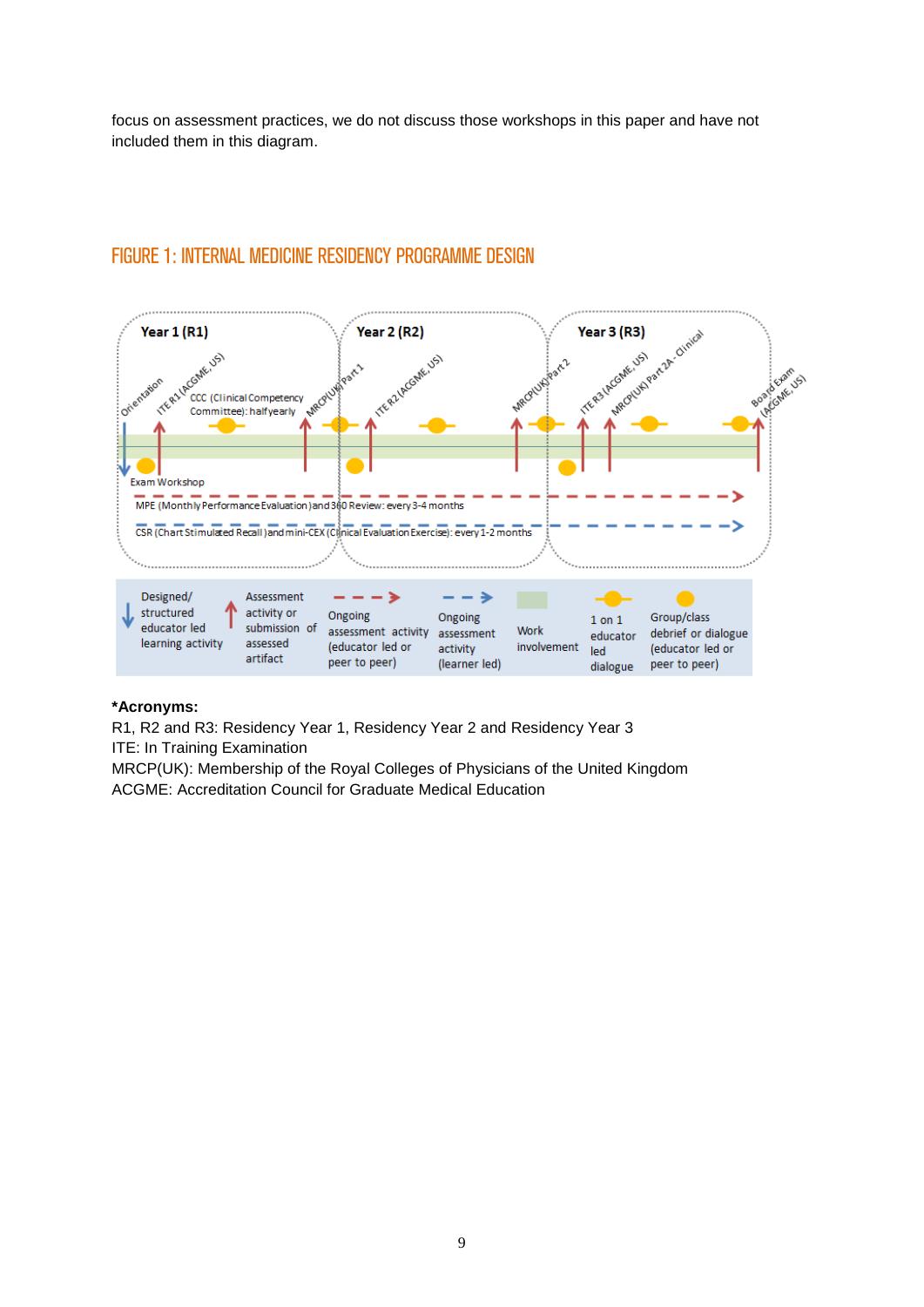# <span id="page-9-0"></span>3. Intent and Its Relationship to Assessment **Design**

Many official documents indicate that the residency programme is intended to help the residents develop competencies that enable lifelong learning and holistic performance beyond technical knowledge and skills. In this section we examine the relationship between intent and its alignment with assessment design. The international accreditation body, the Accreditation Council for Graduate Medical Education International (ACGME-I) explains the importance of holistic outcomes in the statement below:

*Being a doctor today brings complexities not faced by physicians in times past. Information and evidence for how we help our patients keeps growing; technologies urge procedures never possible before; the list of treatments available grows longer…In essence, physicians who train in an accredited program should be assured that by training in such an environment they will be able to serve society's needs in a patient-centric fashion. Habits inculcated during residency, such as life-long learning and professionalism, are just as important outcomes as is an accumulation of knowledge. The "end product" is physicians who serve society with an allegiance to patients, a true sense of vocation, and a commitment to quality care and caring. (ACGME-I, 2016)*

The last sentence captures the 'essence' of what it is to 'be' a senior resident. The aims of the programme are also captured in language such as 'patient-centric', 'life-long learning' (in light of ongoing technological changes) and 'professionalism'. This is important as it demonstrates that considerable thought has gone into capturing what the programme designers want their doctors to 'be' as a professional senior resident. However, in contrast to the high level of professionalism, the use of the word 'product', when referring to learners, seems to imply that learners are regarded as passive objects not actively involved in their own learning, but something that is created by the teacher. This is in tension with the concept of the capacity for lifelong learning, which is learner's ability to learn independently and is developed by active involvement of learners throughout the learning and assessment process (Boud, 2000). On the other hand it is also possible that the writers of this statement inadvertently used the language from traditional paradigms of thinking about learning and assessment that is at odds with the rest of the statement.

The importance of holistic outcomes is clearly reflected in the six competencies from the Accreditation Council for Graduate Medical Education International (ACGME-I): patient care; medical knowledge; professionalism; interpersonal and communication skills; practice-based learning and improvement; systems-based practice. For example, the minimum competency requirements for the competency 'professionalism' below show that residents are required to demonstrate their occupational values and attitudes, not just technical or procedural skills:

- Accepts responsibility and follows through on tasks (does so willingly; industrious; complete tasks carefully and thoroughly)
- Responds to patient's unique characteristics and needs equitably (provides equitable care regardless of patient culture, disability or socioeconomic status)
- Demonstrates integrity and ethical behaviour (patient before self; addresses ethical dilemmas; takes responsibility for actions)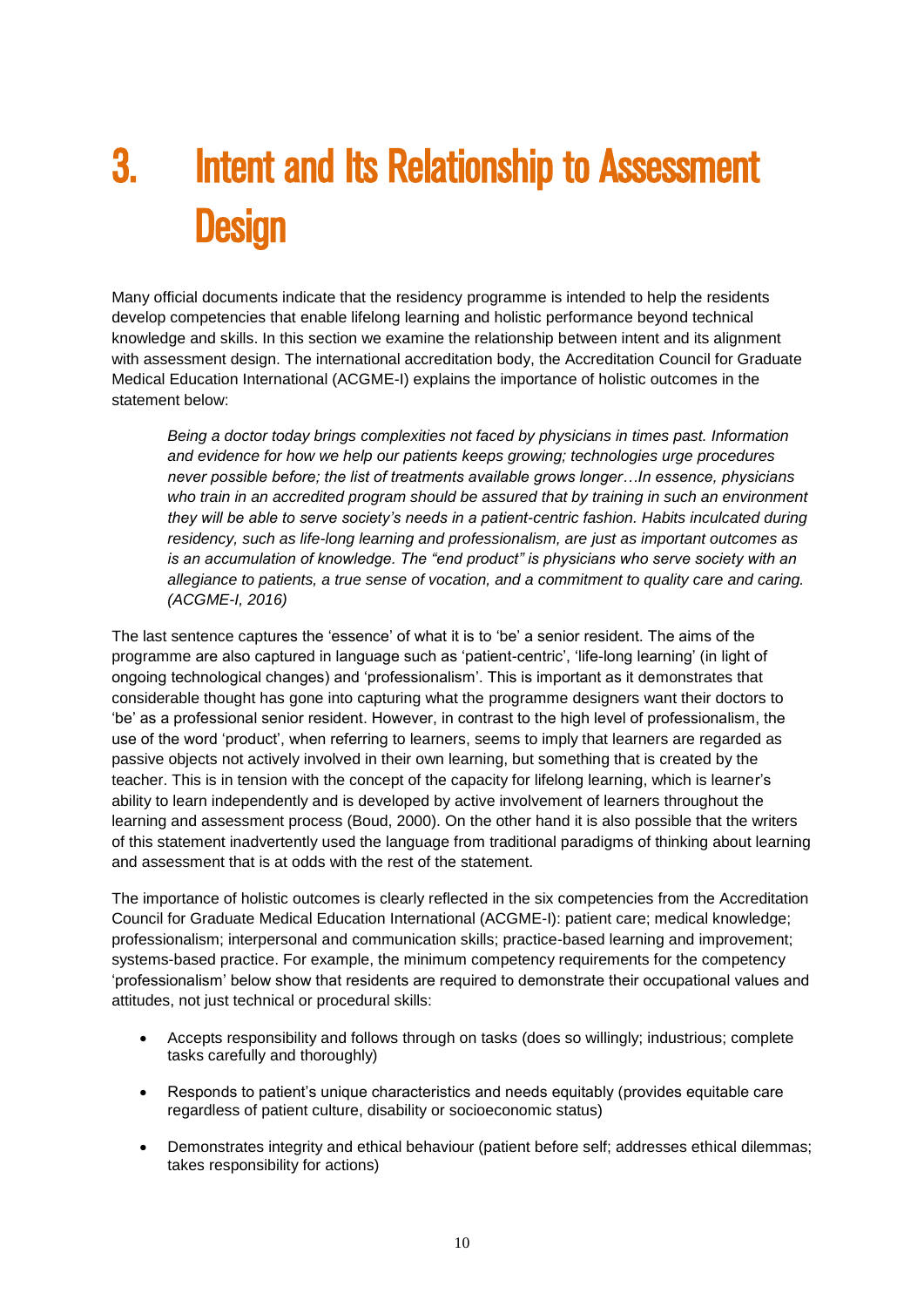Developing the six competencies is the major part of the programme objectives, in addition to obtaining the Membership of the Royal Colleges of Physicians of the United Kingdom (MRCP(UK)) qualification. There are five programme objectives which capture both technical and people expertise, and place a focus on passing the examinations:

- To enable the resident to acquire, through experiential learning and structured guidance, the knowledge and skills needed to diagnose and manage the wide variety of clinical problems. *(Related ACGME-I competencies: patient care, medical knowledge, practice-based learning and improvement)*
- To enable the resident to demonstrate patient safety awareness, quality improvement, sound clinical reasoning and decision making through clinical teaching, interactive tutorials and case studies. *(Related ACGME-I competencies: patient care)*
- To create awareness of the relationships and interactions of the various components within the healthcare system and enable the resident to function in a complex system. *(Related ACGME-I competencies: interpersonal and communication skills, systems-based practice).*
- To educate and evaluate the resident in a graded manner to achieve proficiency in the six ACGME-I competencies.
- To prepare the trainee for the various components of the MRCP or equivalent postgraduate examinations, so as to ensure that the trainees obtain their postgraduate membership qualification at the end of the 3 years of residency.

The ACGME-I competencies include in-depth knowledge and skill, soft skills and an understanding of the system in which residents work and direct patients to, indicating holistic learning and assessment design. However the last programme objective makes specific reference to processes around examinations to ensure that postgraduate membership qualification is attained. This explicit statement is interesting, as it immediately highlights a focus on the process of getting learners through the examinations. We discuss this further in the next two sections.

Lastly, residents are constantly assessed on the six competencies as part of their monthly and halfyearly performance evaluation during the residency programme. Besides the six ACGME-I competencies, the residency programme uses the RIME (Reporter-Interpreter-Manager-Educator) framework to evaluate the resident's 'overall clinical competence' at different formative assessment activities in this residency programme. The descriptors of RIME are listed below.

- Observer<sup>2</sup>: Observes only or unable to offer meaningful or reliable report (this is the prereporter status)
- Reporter: Able to report reliably on what is observed/gathered. Answers the "What" questions.
- Interpreter: Able to synthesize and analyze information gathered appropriately, needs prompting for solution. Answers the "Why" questions.
- Manager: Consistently proposes reasonable options/solutions incorporating patient preferences. Answers the "How" questions.
- Educator: Consistent level of knowledge of current medical evidence; can critically apply knowledge to specific patients. Takes an active role in educating others.

<sup>1</sup> <sup>2</sup> Observer refers to "a student in pre-reporter status" (Battistone et al., 2001, p. 6).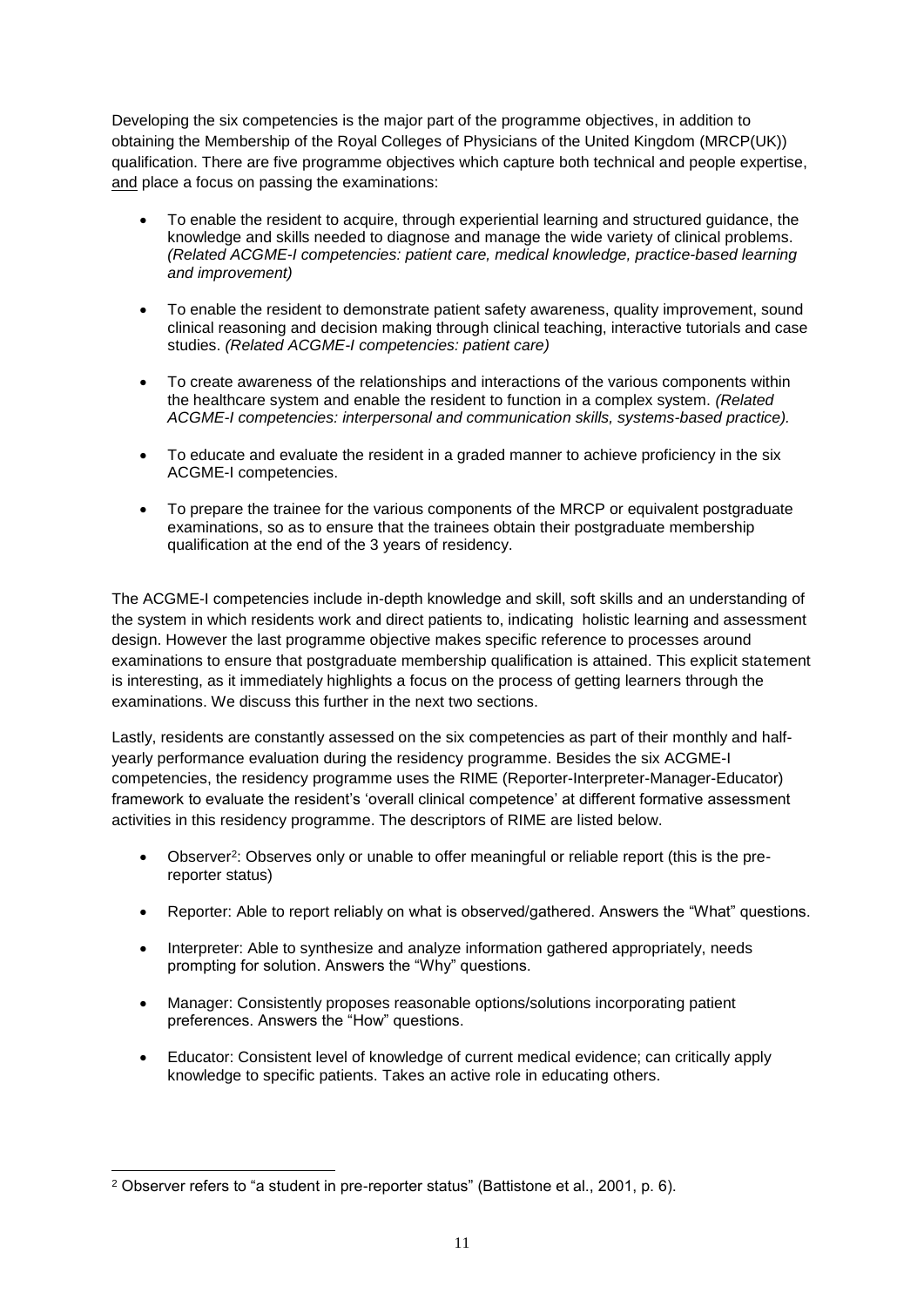According to the programme administrator, Tammy, RIME "*is used to help senior doctors make holistic sense of the resident's performance*". RIME is a framework describing and assessing the progress of medical students' learning, which was developed by Dr. Louis Pangaro in the US more than three decades ago and has been widely used since then. Its use of descriptors instead of numeric grading in assessing learners has been recognised by many medical researchers to be more reliable and valid than numeric grading (Battistone et al., 2001).

We note however, that in reality the six competencies and RIME seem to generate some tensions. For example, the summative assessment, which is the highest priority to both the faculty and residents, is not strongly connected to the formative assessment. As a result, formative assessment often becomes a burden and formality. In the next two sections we discuss more detail of how different assessments are connected (or disconnected) and the effect on the quality of learning.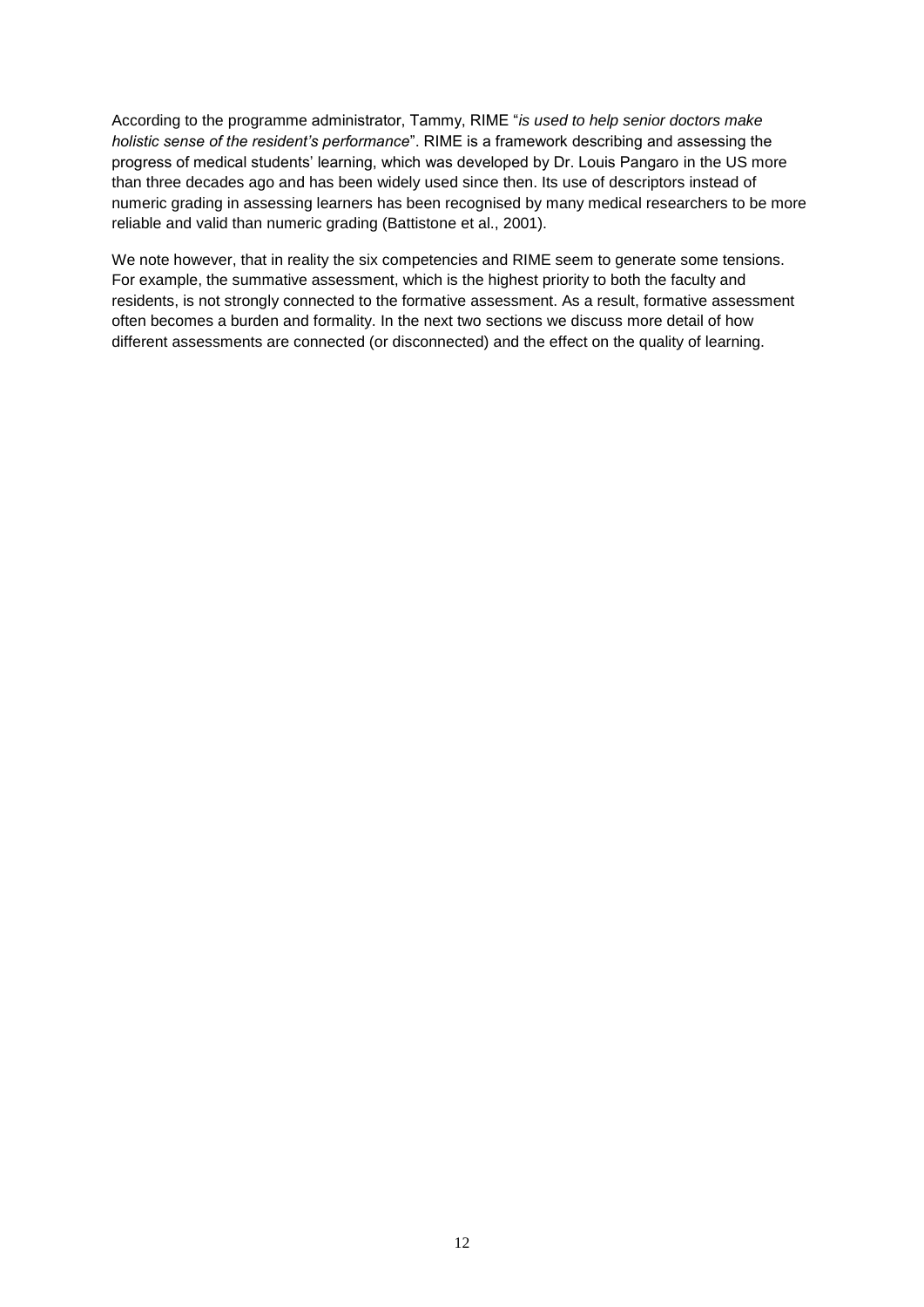### <span id="page-12-0"></span>4. Assessment *for* and *of* Learning

The residency programme is described by Tammy (programme administrator) as "*the first program to incorporate assessment into the medical pedagogy as an evaluation of and feedback mechanism to residents*". As indicated in this remark, the programme has a comprehensive assessment system with both formative and summative assessment. Figure 2 shows the details of different types of assessments in the residency programme. This section explores each of these assessments and their link to the residents' learning. We use the framework of 'assessment *for* and *of* learning' to understand the intended purposes of the assessments.

#### <span id="page-12-1"></span>**4.1 Assessment** *for* **learning**

Formative assessment is intended *for* learning and performance improvement. There are two types of formative assessment in the residency programme depending on whether the learner plays an active role or not. For instance, with Chart Stimulated Recall and mini-CEX (Clinical Evaluation Exercise), residents play an active role and are more involved in the assessment process. Chart Stimulated Recall is a monthly one-to-one oral examination session where the

#### **Assessment** *for* **learning**

Assessment *for* learning focuses on participants learning, helping them to know how to improve (Gardner, 2012). Participants need continuous information from a variety of sources about their learning; information that informs what they are succeeding at, and where they should put their efforts to improve and strategies for moving forward (Berry, 2008).

assessor asks the resident about the real patient case handled by the resident to assess thinking processes and the application of medical knowledge by probing for reasons behind the diagnoses or treatment details. Mini-CEX (Clinical Evaluation Exercise) is observation of the resident's interaction with a patient at a real work setting and different assessors focus on different skills each time.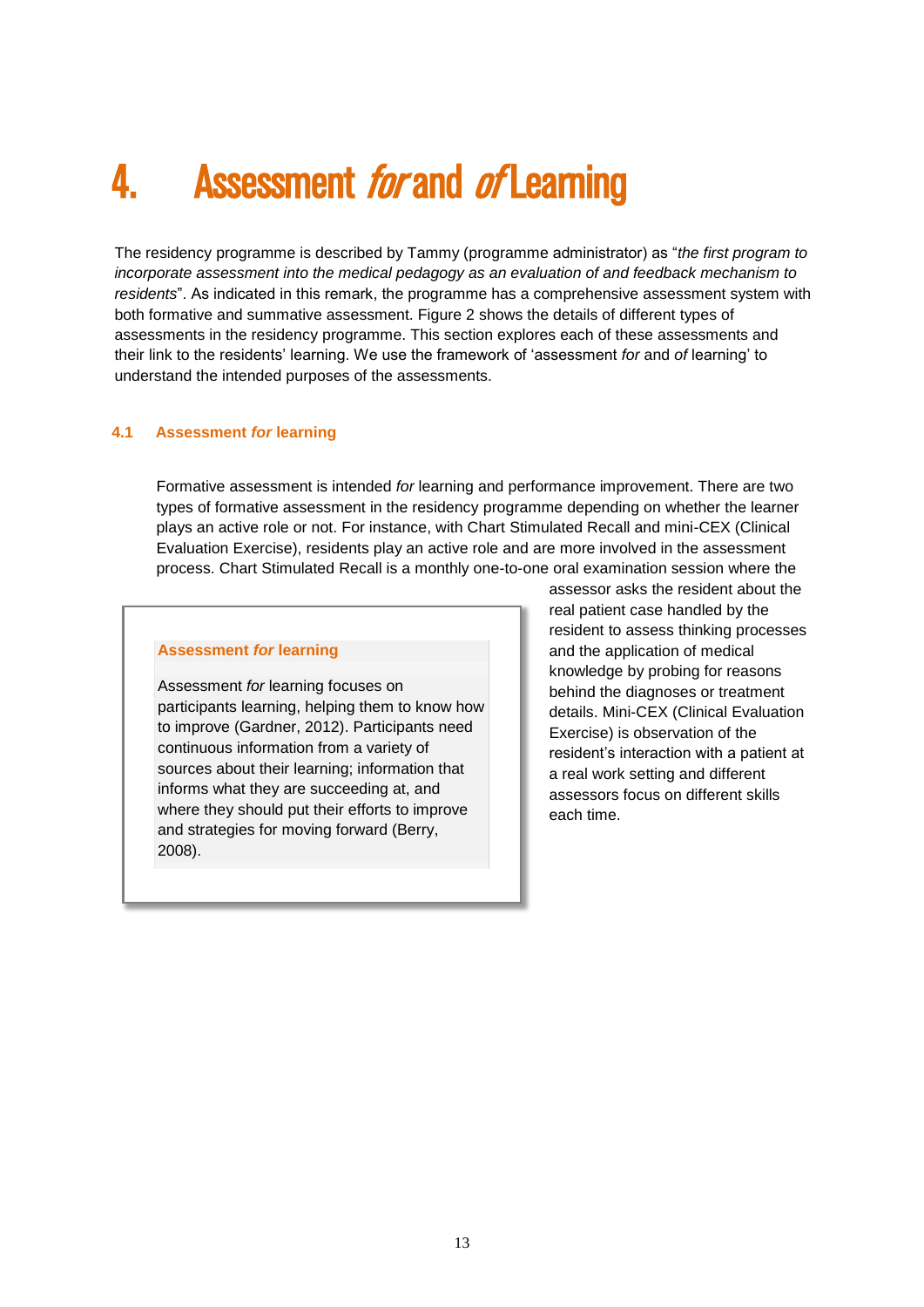### FIGURE 2: DETAILS OF ASSESSMENTS IN THE RESIDENCY PROGRAMME

|                                | <b>ACGME-I</b>                                    |                                                                       |                                |                                                                           |                                                                         |                                                                     |                                                                                                               |                                                           | <b>MRCP(UK)</b>                |  |
|--------------------------------|---------------------------------------------------|-----------------------------------------------------------------------|--------------------------------|---------------------------------------------------------------------------|-------------------------------------------------------------------------|---------------------------------------------------------------------|---------------------------------------------------------------------------------------------------------------|-----------------------------------------------------------|--------------------------------|--|
|                                | <b>CSR</b>                                        | <b>Mini-CEX</b>                                                       | 360 Review                     | <b>MPE</b>                                                                | <b>CCC</b>                                                              | <b>ITE</b>                                                          | <b>Board Examination</b>                                                                                      | Part 1 and 2                                              | Part 2A                        |  |
| Purpose                        | Formative                                         | Formative                                                             | Formative                      | Formative                                                                 | Formative                                                               | Formative -><br>Summative                                           | Summative                                                                                                     | Summative                                                 | Summative                      |  |
| Method                         | Oral<br>questioning<br>(on real<br>patient cases) | Clinical<br>performance                                               | Evaluation by 5<br>lco-workers | CSR, Mini-CEX<br>and 360 Review   MPE and 360<br>results                  | Evaluation from 1:1 performance<br>review from<br><b>Review results</b> | <b>MCQ</b><br>(Multiple<br>Choice<br>Questions)                     | MCQ (Multiple<br>Choice Questions)                                                                            | <b>MCQ</b><br>(Multiple)<br>Choice<br>Questions)          | Clinical<br>performance        |  |
| <b>Frequency</b>               | Monthly                                           | Twice for each   Once every<br>posting<br>(= twice every<br>3 months) | posting                        | Monthly                                                                   | Half yearly                                                             | Annual (total<br>3 times)                                           | Once (at the end of<br>the programme)                                                                         | Twice<br>(learner's<br>own choice of lown choice<br>time) | Once<br>(learner's<br>of time) |  |
| <b>Results</b><br><b>Usage</b> | Compiled<br>into MPE                              | Compiled into<br>MPE                                                  | Compiled into<br>MPE/CCC       | Compiled into<br>CCC, used by<br>MOHH to<br>ldetermine<br><b>Ibonuses</b> | Factor for hiring<br>decision later                                     | Remediation<br>programme's<br>Key<br>Performance<br>Indicator (KPI) | <b>ACGME Certification</b><br>plans, used as (requirement to<br>qualify for senior<br>residency<br>programme) | MRCP(UK)<br>Certification                                 | MRCP(UK)<br>Certification      |  |
| Learner<br><b>Roles</b>        | Active<br>participant                             | Active<br>participant                                                 | Not involved                   | Not involved                                                              | Passive<br>participant                                                  | Passive<br>participant                                              | Passive participant                                                                                           | Passive<br>participant                                    | Passive<br>participant         |  |

### <span id="page-13-0"></span>**\*Acronyms:**

CSR: Chart Stimulated Recall Mini-CEX: Clinical Evaluation Exercise MPE: Monthly Performance Evaluation CCC: Clinical Competency Committee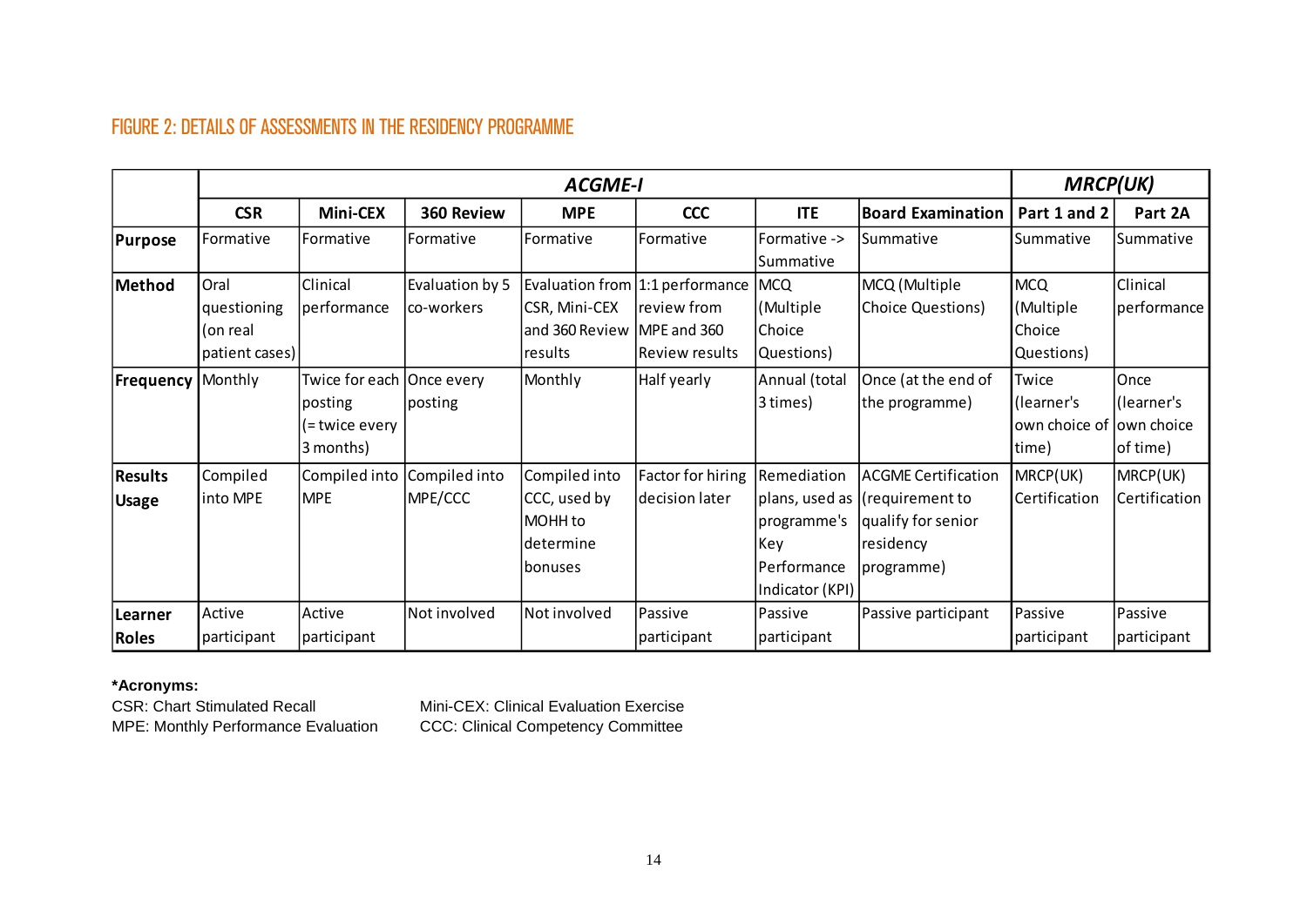With Chart Stimulated Recall and mini-CEX (Clinical Evaluation Exercise), residents are able to select the focus of the evaluation as well as the case. Also, they decide when and where the assessment takes place. During the assessment, they are engaged by answering questions verbally or performing the tasks. Immediately after the assessment, they are given feedback on their performance by the assessor and discuss action plans for improvement. These formative assessment processes strongly support learning, position the learner as active and responsible for their own learning and also provide feedback to facilitators and assessors of learning.

In contrast, in the 360 Review and Monthly Performance Evaluation, residents are not actively engaged. The 360 Review on the resident's performance is conducted for each posting by five different persons who are working with the learner: for instance, peers, seniors, junior or nurses. Monthly Performance Evaluation is the monthly overall assessment on clinical work performance of the resident, which reflects the evaluation results from Chart Stimulated Recall, mini-CEX (Clinical Evaluation Exercise) and 360 Review. Though Monthly Performance Evaluation is intended for formative assessment, in reality it is used as summative assessment; it is used to determine residents' performance bonus. Naturally such an impact is likely to influence the residents' attitude towards Monthly Performance Evaluation, which is then regarded as an assessment *of* learning, not *for* learning.

Notably, the feedback collected through the 360 Review or Monthly Performance Evaluation is not usually shared with the residents immediately. The feedback and results from those assessments are compiled for the half-yearly performance appraisal, which means that in most cases the residents would not have opportunities to improve their performance before the end of the posting; hence the immediate feedback loop is broken. This is because each posting is three months on average and residents receive feedback for their performance for the posting only every six months.

The half-yearly performance appraisal is called Clinical Competency Committee report which is described by Tammy (programme administrator) as below:

*We collate all the evaluations that are done on these residents and we see whether these residents are progressing through what we are expecting of their level of training. If not, then the committee will recommend a remediation plan; it can be a repeat of a posting or being assigned for closer supervision or counselling by the faculty, yeah. That's how we track the resident's progression from one point to another point. If they have not reached the level that is expected of them, they will be held back or if we don't think that it is clinically safe for her or him to progress to the next level. (Tammy, programme administrator)*

The Clinical Competency Committee report comprises three parts: qualitative comments, action plans and charts. According to Georgie (senior doctor and faculty director), qualitative comments are most helpful to the residents. In contrast, the charts showing how residents fared among the same cohort have been criticised by various stakeholders of the programme. We discuss the tensions related to this in detail in the following section.

The resident plays a rather passive role in Clinical Competency Committee just like in the 360 Review and Monthly Performance Evaluation. Most assessment activities are performed by others and the resident is engaged only at the end of the Clinical Competency Committee session, when the resident establishes the action plans with the assessor as a response to the feedback given. Two issues are raised by Georgie (senior doctor and faculty director) on the action plans. Firstly, while some assessors engage residents in setting up plans, others do not engage residents at all. Secondly, the content of the action plans is problematic as Georgie cited, "*a lot of times the action plan focuses on knowledge, picking up new skills and*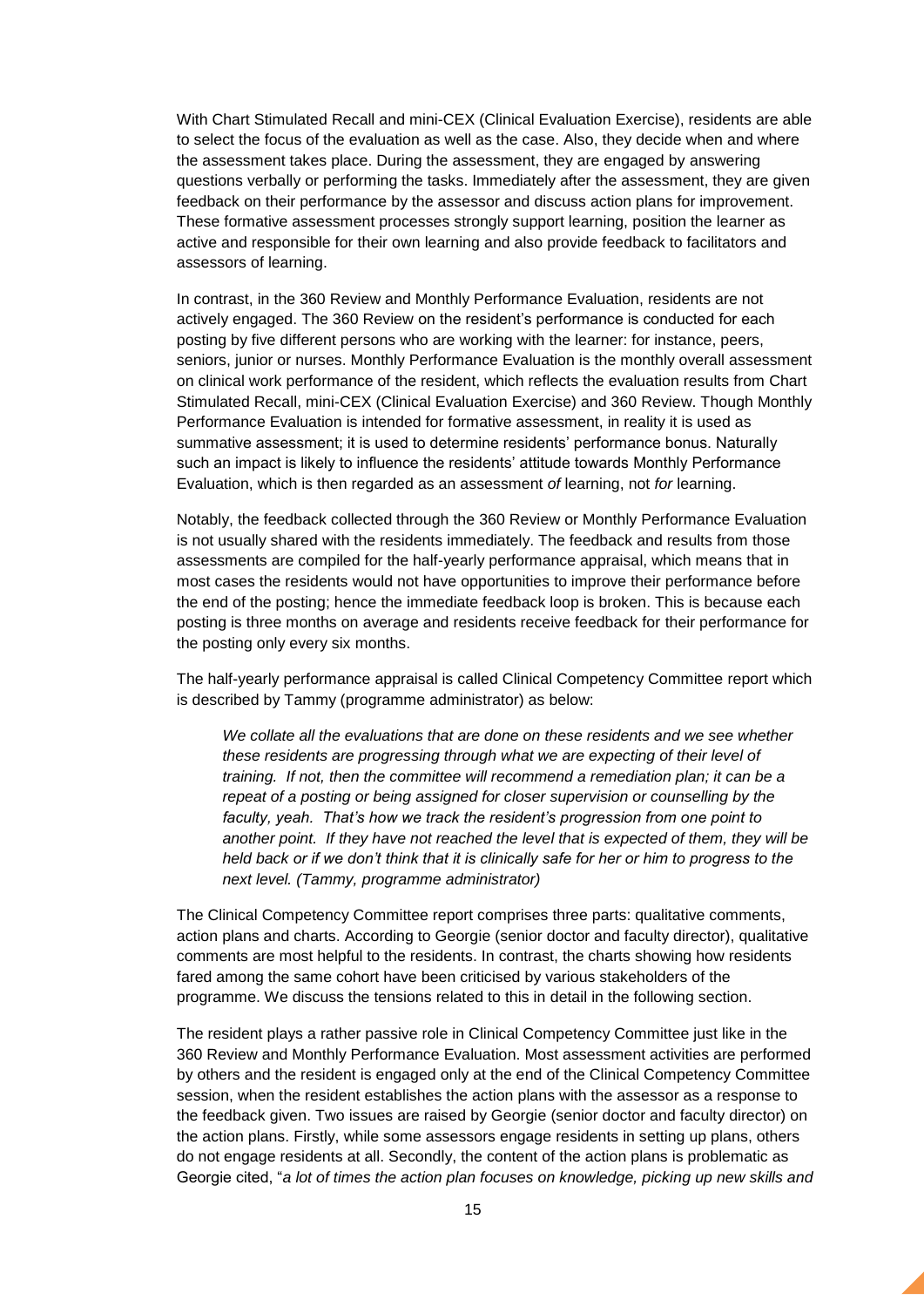*preparing for exams*." That is, it focuses on technical skills or multiple choice questions (MCQ) scores, not on enhancing learning in a more holistic manner, as set out in the programme aims and competencies.

#### <span id="page-15-0"></span>**4.2 Assessment** *of* **learning**

As explained in earlier sections, the summative assessment consists of two certification examinations: the Accreditation Council for Graduate Medical Education International (ACGME-I) and Membership of the Royal Colleges of Physicians of the United Kingdom (MRCP(UK)). Most of these written examinations test medical knowledge using multiple choice questions (MCQs) except for Part 2A of (MRCP(UK)), where residents are tested on their clinical performance. In Training Examination is taken by the residents every year starting from one to two months into the programme. At the end of the residency programme, residents are required to pass the Board Examination to qualify for the senior

residency programme. In the case of the MRCP(UK), it has three parts: Part 1 and 2, which are usually taken towards the end of the first year and the second year respectively; Part 2A, which is often taken either at the end of the second year or the beginning of the third year.

While the Accreditation Council for Graduate Medical Education (ACGME), the Ministry of Health Singapore and other sponsoring institutions clearly describe In Training Examination as summative assessment that residents are

#### **Assessment** *of* **learning**

Assessment o*f* learning refers to summative assessment, which is the dominant way of assessing in education. The purpose of the assessment is to certify the achievement or progress in learning and is typically conducted at the end of a course or a programme (Earl, 2003).

required to pass in order to get to the next level of the programme (e.g. from residency year 1 (R1) to residency year 2 (R2)), it is categorised as formative assessment at the institution where this study is carried out. Although the In Training Examination results do not determine the resident's progression into the next stage in this programme, features of summative assessment are present in the way the results are used. For example, the In Training Examination results are used as one of the key performance indicators (KPI) and therefore strong emphasis is put on the In Training Examination results by the faculty as Georgie (senior doctor and faculty director) explains:

*So it is supposed to be a formative exam, and yet it is one of our program KPI…we have an exam teaching, we have an exam workgroup within my core faculty...it is really a cramming course, so what we do is we get the last year's exam and all the areas that the residents did badly and we set question based on that, and then they do it online, so that we know their scores and which questions most people are now getting right and which questions they are still struggling in, and then we have a face to face session where we then discuss the areas that they are struggling in. (Georgie, senior doctor and faculty director).*

The notion of a 'formative exam' is noteworthy as examinations are usually summative. In Training Examination is formative in a sense that the residents have an opportunity to 'practice' for the examination, receive feedback and have opportunity for improvement. This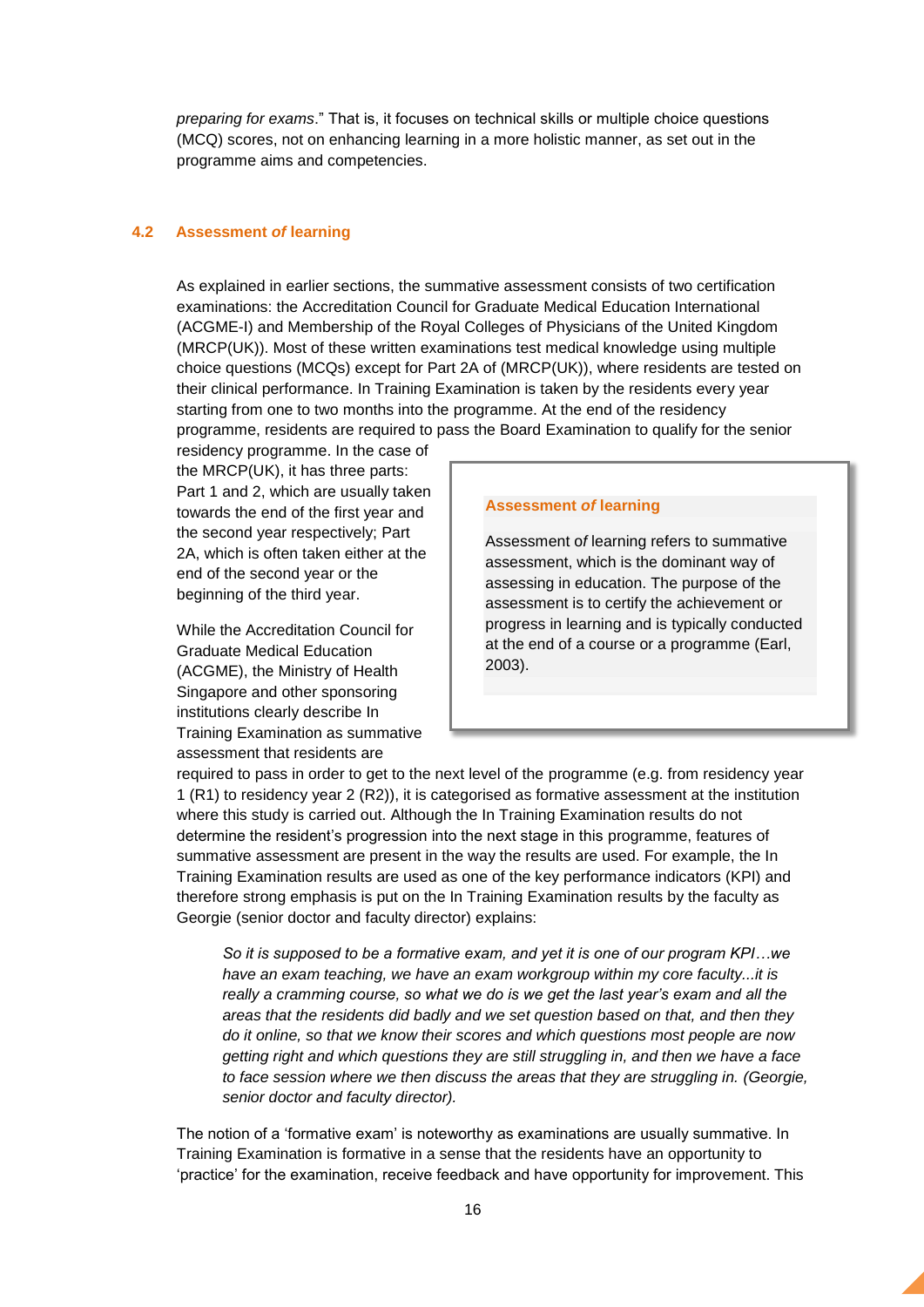is an example of summative assessment design driving the nature of opportunities for 'formative' assessment. Given the examination is largely made up of multiple choice questions, we can assume it has limited potential for contributing to the more holistic competences and programme objectives outlined earlier in the report. However, clearly there is knowledge that residents must have at their fingertips in order to practice effectively. The question raised here is what type of assessment activity ensures validity of what is being assessed.

The In Training Examination results are graded and there is a passing score which residents are expected to achieve. The scores are then compared with the rest of the residents in the same cohort and those who belong to the low percentile are placed on the 'remediation' programmes to improve medical knowledge in their weak areas. Moreover, the residents who are at the bottom among the lowest even need to go through the 'extra' remediation programme as Tammy (programme administrator) explains below:

*For specific residents who are doing very badly, we will plan extra remediation programme for them. For example, we will assign a tutor for them and that they need to attend all these revision lectures, which are not compulsory for other residents. Those who are doing particularly bad or those who want to revise they can come for the teaching sessions and they have to do more MCQ paper as well. (Tammy, programme administrator)*

Feedback is provided for improvement, with the emphasis on passing the examinations. Confidence is one of the key factors in learning (Eraut, 2007), however it would be interesting to explore if this labelling of low performing residents through the 'remediation' process may in fact undermine such confidence. These approaches are an implementation of the final programme objective of ensuring that residents pass their examinations.

In the following section we discuss tensions related to the features of In Training Examination and how they affect learners' attitude towards learning and assessment.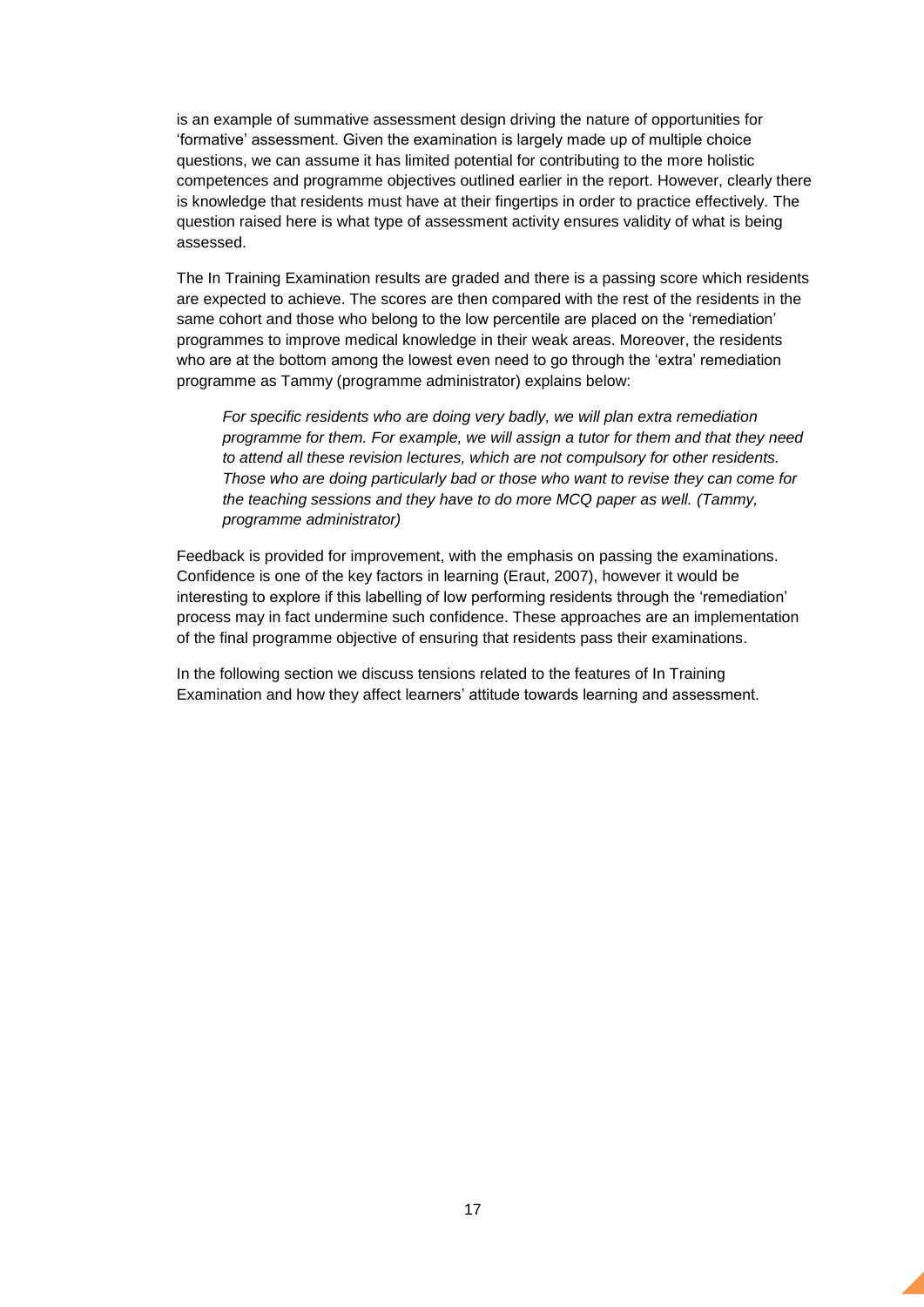### <span id="page-17-0"></span>5. Tensions

Many aspects of the residency programme show its intent to offer authentic work-based assessment *for* learning, in addition to *of* learning. For example, Chart Stimulated Recall and mini-CEX (Clinical Evaluation Exercise) are designed to use real clinical cases and incorporate activities such as reflection and formative feedback. Also, elaborate descriptors in the RIME framework and competencies from the Accreditation Council for Graduate Medical Education International (ACGME-I) are used to assess the residents' performance in a holistic manner, rather than to assess their skills or knowledge in a technical manner. Moreover, assessors learn and practice how to interpret the descriptors through calibration workshops to ensure the consistency and

reliability of the assessment. In order for these features to have substantial impact on the residents achieving the intended outcomes such as lifelong learning capability and holistic performance beyond technical knowledge and skills, the programme needs to overcome a number of tensions and challenges in three key areas: namely, future-orientedness, authenticity and formative assessment.

#### <span id="page-17-1"></span>**5.1 Future-orientedness**

Here, we use the notion of "future-orientedness" with reference to "learners' readiness for work, and their ability to face future unknowns and new challenges beyond the immediate course/training" (Bound, Chia & Karmel 2016). This is closely associated with the purpose behind (the concept of) sustainable assessment (Boud, 2000), which encourages assessment practices to prepare learners not just for immediate needs specific to the course or programme, but for future lifelong learning needs.

Future-orientedness is captured in the conceptual framework developed by the institution as "ability to adapt and innovate to solve unexpected problems using deep learning and reflection". The framework is based on the overarching educational philosophy, which highlights the importance of healthcare professionals having capability to prepare for uncertainty and challenges in future. Nadia (programme manager), however, interprets it somewhat

#### **Sustainable assessment**

Sustainable assessment equips learners not just for meeting but preparing them for what might be required in the future, after graduation. Sustainable assessment includes 'the capacity to evaluate evidence, appraise situations and circumstances astutely, to draw sound conclusions and act in accordance with this analysis' (Boud & Soler, 2016, p.19). The qualities of judgement that need to be developed are similar for students and for teachers; it is only the subsequent ends to which these judgements are put that differ. Key elements of developing informed judgement from the perspective of the students include: (1) identifying oneself as an active learner; (2) identifying one's own level of knowledge and the gaps in this; (3) practising testing and judging; (4) developing these skills over time; and (5) embodying reflexivity and commitment. Sustainable assessment demands that learners make conscious comparisons between self-assessments and assessments by teachers, peers and other stakeholders, and that responsibility for the assessment process must gradually shift from the teacher to the students, because, after graduation, people themselves need to drive their own learning. (Boud & Soler, 2016)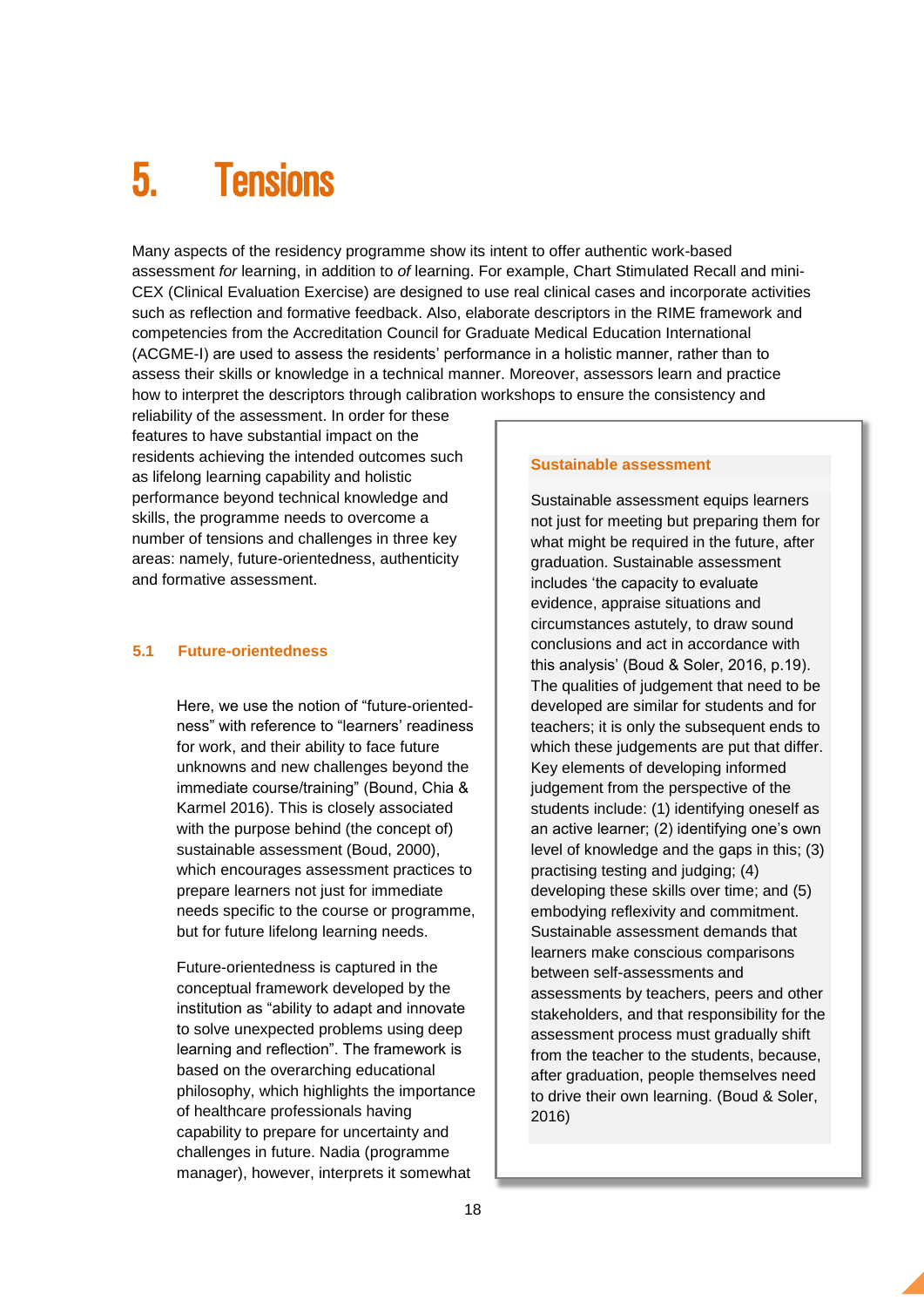differently. While acknowledging future-orientedness as the ultimate outcome to be achieved by the residents, she explains that:

*future orientedness, you know, forward-thinking on how the future will look like, not just being able to practice in the here-and-now but being able to know what's the healthcare landscape we are going to operate in 5 years' time…you need to see what's going to happen in 10 years' time when you graduate. What's the healthcare landscape going to be, how is healthcare going to be developed. (Nadia, programme manager)*

Nadia's understanding of future-orientedness refers to 'forward-thinking', which means "thinking about, planning for, or considering the future, rather than just the present" (Cambridge Dictionaries Online, 2016). This is not the same as having the capacity to resolve unfamiliar problems through reflective practices; rather, Nadia's interpretation moves the emphasis away from reflective practices and resolution of unfamiliar problems (a key feature of future-orientedness) to predicting the landscape of future. Both perspectives have value and relate to the concept of sustainable assessment, which we will explain shortly.

A more critical point is that when asked how the required qualities are developed, Nadia said that the skills related to future-orientedness are taught in 'critical thinking workshops'. In fact, many other non-medical skills and attributes are also taught in classes: for example, communication course, ethics course and professionalism course. The data collected for the study do not show any evidence of these workshops being integrated into further practice or learning activities. More importantly, these qualities are not the focus of the summative assessments of the residency programme, which means the learners are less likely to pay attention to those qualities as noted by Biggs below:

*They [learners] will learn what they think they will be assessed on, not what is in the curriculum, or even on what has been 'covered' in class. The trick is, then, to make sure the assessment tasks mirror the ILOs [intended learning outcomes]. To the teacher, assessment is at the end of the teaching-learning sequence of events, but to the student it is at the beginning. (Biggs, 2003, p. 3)*

As explained in the 'sustainable assessment' box above, Boud and Soler (2016) emphasise the importance of developing the capacity to prepare learners for future learning, through learning to make sound professional judgements through *"evaluate[ing] evidence, appraise situations and circumstances astutely, to draw sound conclusions and act in accordance with this analysis'* (ibid., p.19).

The residency programme offers opportunities for reflection and self-assessment. However, these opportunities are not always exercised. Self-assessment is included in some assessment forms, but in reality the reflection or self-assessment section is often left blank. Georgie (senior doctor and faculty director) thinks this is because residents are not used to assessing themselves. In addition, her past experience with self-assessment shows that "*the ones who do very well rate themselves very averagely…and the ones who don't, are not doing well at all, are the ones who rate themselves very highly*". This suggests that these individuals are making unrealistic judgements about their performance and require scaffolded support to improve their knowledge of themselves and their performance against the required standards. According to Georgie self-assessment is usually done verbally during the feedback session, and is not documented. She explains:

*The only ones that we have documented, that we asked to assess themselves are the people who are doing very, very badly. Erm, we cannot, we are trying to figure out why they are doing so badly, so those people have reflective pieces, how they think*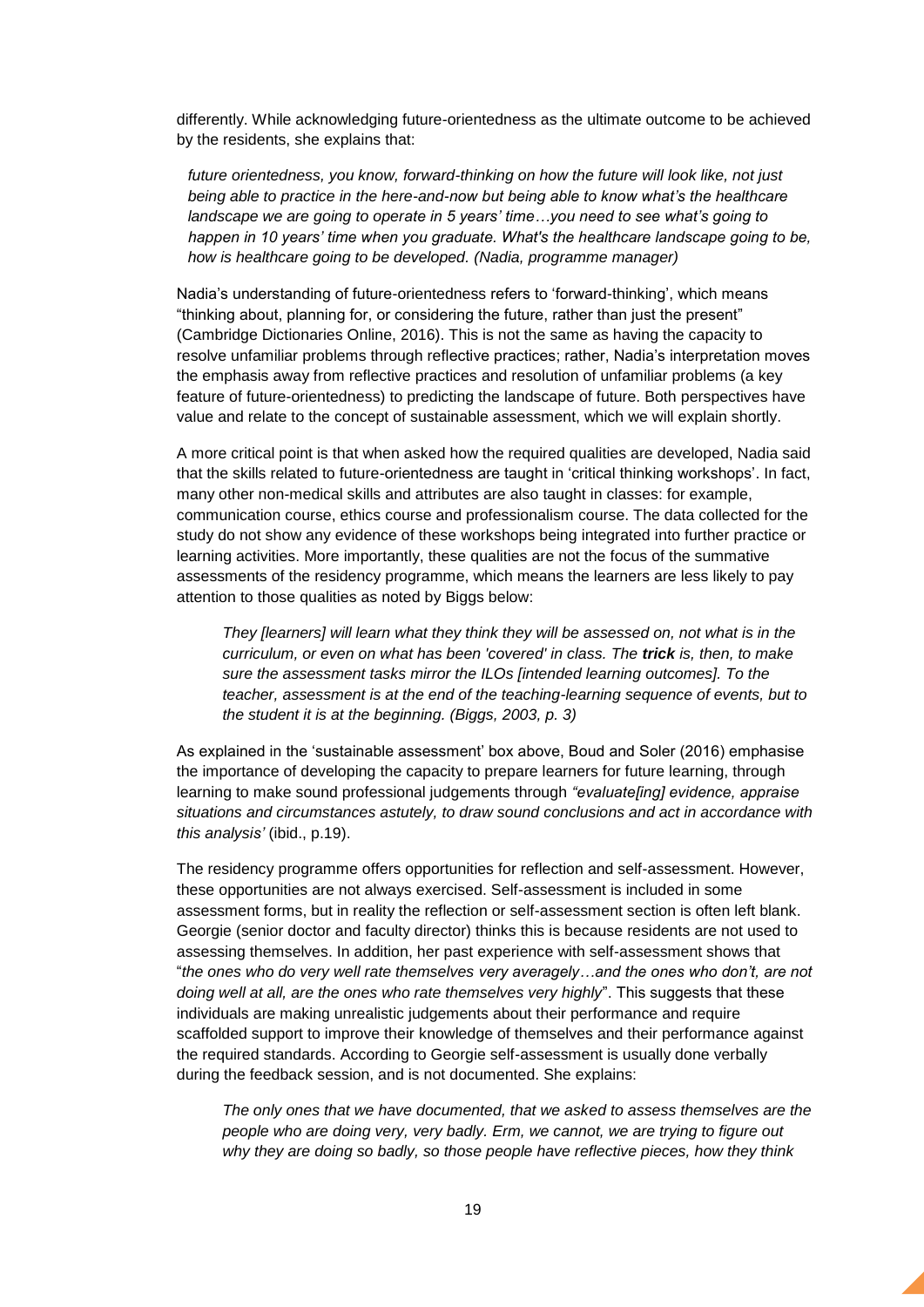*they are doing and what they think can be done. (Georgie, senior doctor and faculty director)*

Georgie shared her experience on self-assessment from low-performing residents, who mostly produced what she labelled as shallow or inappropriate reflection notes such as below:

*"I felt that the programme did not give me enough feedback and then they should tell me more often".* 

*Or some of them will just write, "I agree with what the programme director has said," that sort of pieces.* 

*It often comes out like a case report, like, "The patient has this and this, and then I asked her this and this is what she said." Rather than how did I feel when I am with this patient.*

Georgie believes that it is likely due to the fact that they have not been trained or taught in reflective practices or how to assess their own performance. However, in the palliative medicine posting most residents produce high quality, deep reflection notes. Due to the nature of this speciality, the reflection process is compulsory and all residents are required to submit written reflection. The remark below suggests that deeper reflection is enabled by the nature of the work, not solely by the individual resident's reflection skills.

*It is a very popular posting for our residents, not because they want to do palliative medicine or because they think that palliative medicine will be useful for their future practice, but because they find it useful for themselves in the experience of it, as well as in teaching them communications and caring for the patient and their family as a whole. (Georgie, senior doctor and faculty director)*

The palliative medicine posting provides the residents with the conditions for a deep awareness of communication capabilities and how patient-centric they are or are not. This story highlights the potential to build sustainable assessment into the programme. Notably, the ability to evaluate evidence, and situations and arrive at sound conclusions (Boud & Soler, 2016) seems remarkably similar to the way doctors are required to think as part of their everyday practices.

#### <span id="page-19-0"></span>**5.2 Authentic work-based assessment**

Authentic assessment involves a focus on:

- performance (Darling-Hammond, 2014);
- students using and applying knowledge and skills in real-life settings (e.g. simulation of role play of a scenario, completion of a real-world tasks or assessment in a workplace setting) (teaching.unsw.edu.au; Mueller, 2016)

As such it involves higher-order cognitive activity and the collection of direct evidence of performance (Darling-Hammond, 2014; Mueller, 2016; teaching.unsw.edu.au).

The residency programme is an authentic work-based training programme where the participants work and learn at the same time. Assessment components such as Chart Stimulated Recall and mini-CEX (Clinical Evaluation Exercise) are closely integrated with the actual work. Knowledge is embedded in the assessment tasks that the residents perform,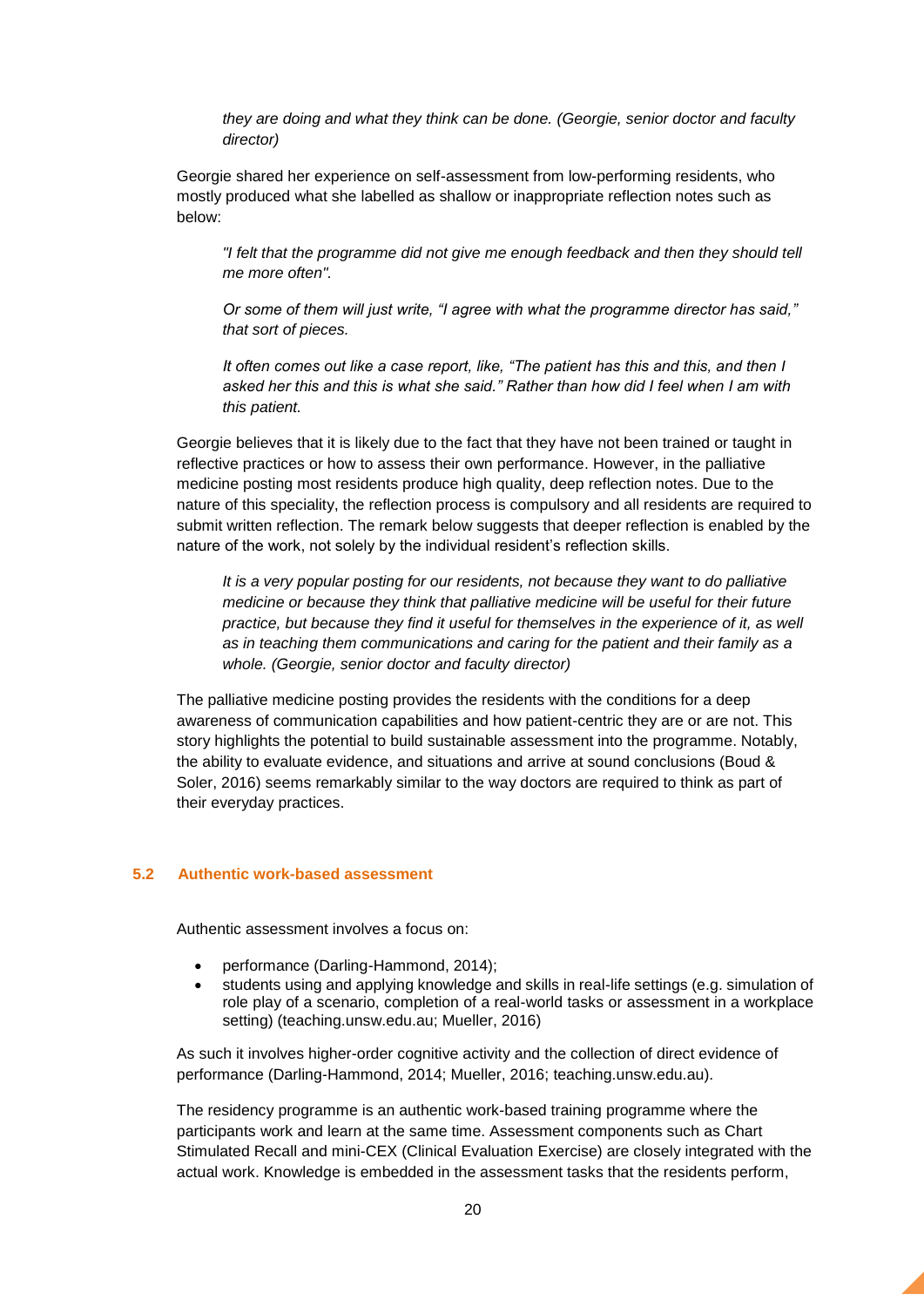which means they are assessed on not just what they 'know', but also what they can 'do' in real work settings or using real patient cases. These, however, are not favoured or prioritised by the residents, highlighting tensions inherent in the programme referred to earlier. Being a full-time doctor in a hospital, residents see their identity more as a worker than a learner; hence work tasks take higher priority than learning. This is clearly expressed in the following comments:

*The main difference of course when they're in medical school you are studying and your priority is to end and pass your final exam, but when you become a resident, I think more importance is placed on patient care rather than training. I mean ideally it should be both at the same time but they are still a doctor first and then resident second. So responsibility of course will go to taking care of patient, make sure that patient are well and don't die. (Tammy, programme administrator)*

Unlike other formative assessment (e.g. the 360 Review or Monthly Performance Evaluation), Chart Stimulated Recall and mini-CEX require residents' active involvement throughout the assessment process of planning, executing and debriefing. This requires their time and effort, which is, according to Georgie (senior doctor and faculty director), why the residents do not view these assessments favourably. In fact, due to requests from many residents, the institution has already started to reduce the frequency of Chart Stimulated Recall and mini-CEX (Clinical Evaluation Exercise).

Second, such lack of buy-in from residents is because, despite being authentic work-based formative assessment, Chart Stimulated Recall and mini-CEX (Clinical Evaluation Exercise) are not well integrated with the summative assessment. That is, these assessments do not help the residents with the final certification examinations, most of which are written multiple choice questions tests. This apparent disconnection draws the attention of both the faculty and residents away from Chart Stimulated Recall and mini-CEX (Clinical Evaluation Exercise) and they are likely to participate in these authentic assessments as a formality. Moreover, the critical written examinations (that is, In Training Examination and Board Examination) are based on the US medical system and context, which are not applicable to or relevant in Singapore's context. Residents are forced to memorise such non-authentic and non-local knowledge to prepare for those written examinations and this means that good performance with those written examinations based on multiple choice questions cannot guarantee clinical skills in local settings.

While the results of written summative examination are expected to reflect the learner's progress made from the specialty posting experience, Georgie's experience as faculty director shows different outcomes. According to Georgie, those results are not impacted by authentic workplace learning through their specialty postings, but classroom learning through didactic lessons and cram sessions from 'Exam Workshops'. Georgie's experience is supported by Tammy (programme administrator) who said that "*we find that actually there is actually a skill to master MCQ [multiple choice questions] questions*". Tammy also thinks that the written examination results are not representative of the learner's capability or performance as she has seen residents with good performance doing badly at written examinations. In fact, research findings suggest harmful effects of written examinations based on multiple choice questions to learners such as simplifying the cognitive process and not preparing learners for complex or unknown situations (Kvale, 2007).

In summary, despite its nature as a training programme in authentic work environments and having formative assessments designed to use real work cases, the residency programme inadvertently gives greater emphasis to more summative assessment *of* learning.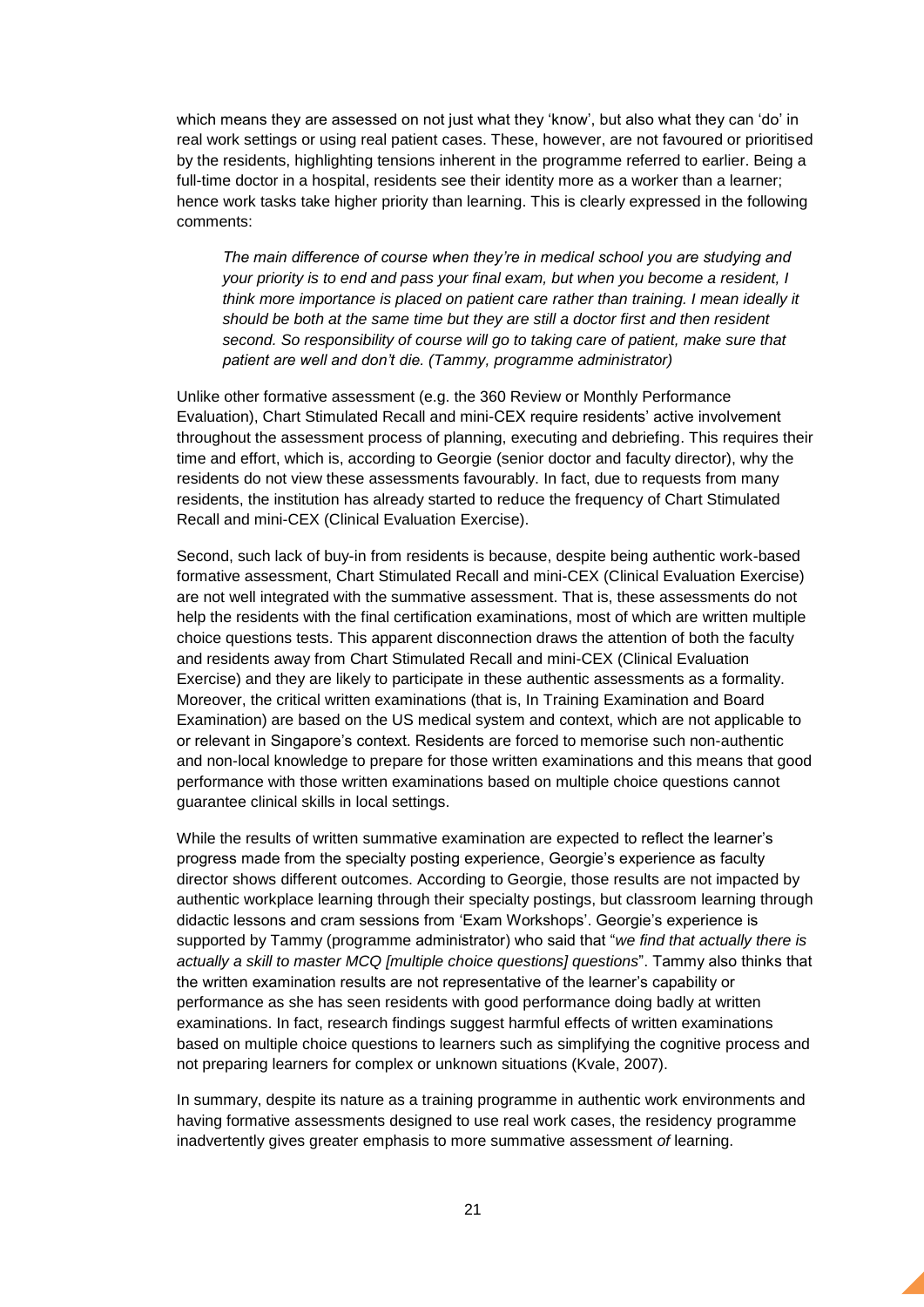#### <span id="page-21-0"></span>**5.3 Formative assessment: a burden?**

The residents in the programme have three roles: a worker, a learner and an examination taker. As mentioned earlier, their work is the highest priority followed by passing the examinations. This makes holistic learning least important, which then creates a number of tensions related to assessment *for* learning. Because of the great emphasis on written summative examinations, competencies such as professionalism or lifelong learning capacity become lower priority and the residents allocate their time to work and preparation for written summative examinations.

As shown in Figure 2, this programme has very comprehensive and frequent formative assessments that are intended to enhance learning. Both the faculty and residents, however, struggle to carry out all these assessments while doing their job and preparing for the written examinations. Georgie (senior doctor and faculty director) said that "*getting assessment done is the biggest challenge*" for everyone and that chasing the faculty and residents to complete formative assessments takes the most time for the programme administrators such as Tammy. There were even cases where residents had completed a posting without doing any assessment at all. This suggests that the formative assessments have largely become a burden and formality to both the faculty and residents; residents do not see the usefulness of many of the formative assessments. In contrast, residents more actively participate in formative assessments such as Chart Stimulated Recall or mini-CEX (Clinical Evaluation Exercise) when they start to prepare for the clinical examination, which is Part 2A of Membership of the Royal Colleges of Physicians of the United Kingdom. This illustrates the impact of summative assessment on learner's attitude towards formative assessment. At the same time it strongly demonstrates the importance of making connections between formative and summative assessment.

Another important aspect of the formative assessment is the function of feedback to improve learning. While Georgie (senior doctor and faculty director) is sceptical about the effectiveness of the formative assessments in the programme as she believes that the learner's attitude more than anything determines the quality of learning, she acknowledges that the residents appreciate and value the qualitative comments that are included in their formative assessment forms. This is also consistent with the findings from the internal survey conducted by the institution, in which the residents selected qualitative comments as the most useful information to them. So on one hand residents value this feedback, on the other hand they are not always in a situation to organise the opportunities to gain such feedback.

In the same survey, the residents rated cohort comparison charts as the least useful information. Peer comparison is consistently used throughout the residency programme as a way to give feedback to the residents showing their performance level compared to their peers in the same cohort. Empirical evidence indicates that such comparison, in effect, works as a factor inhibiting learning instead of promoting learning. For example, strong focus on peer comparison is found to have demoralising impact on the low performing learner (Black & William, 1998). In addition, it also makes residents treat peers as their competitors and the low performers develop a negative feeling towards learning (Kvale, 2007).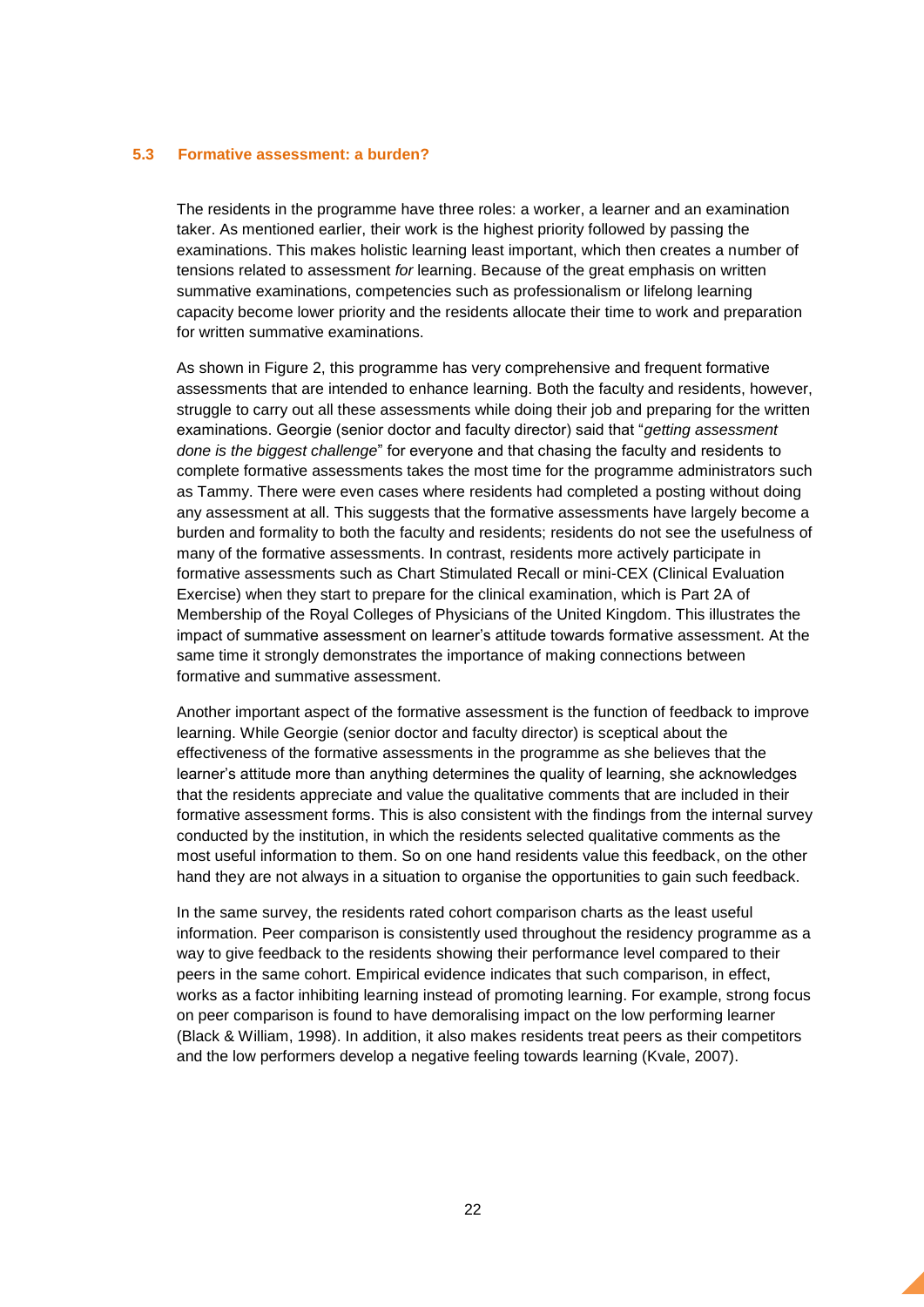## <span id="page-22-0"></span>6. Possibilities

In this section, we offer suggestions to overcome the tensions discussed above. One of the critical factors causing much of the tensions is 'time'. Too much load is placed on the resident doctors. It is natural for a doctor, as an occupation handling lives of other human beings, to place the highest priority on her work. On top of the job, she also needs to prepare for the licensing examinations to qualify for the next stage of her career. Formative assessments that are not associated with those examinations become secondary when she has limited time with more urgent and important things to do.

There are powerful possibilities for assessment *for* learning and also sustainable assessment in this programme. These possibilities will continue to be side-lined while the written summative examinations are such a critical factor in gaining accreditation. In order to meet the intended holistic aims and competencies of the programme, attention needs to be focussed on addressing this contradiction in the design of learning and assessment in the programme. This is difficult given that accreditation requirements are outside the control of the hospital. In addition the reality of delivering feedback on a monthly basis is clearly overly demanding for the assessors and the residents, as has already been noted by the designers of the programme. Developing assessment *for* learning and sustainable assessment that is doable yet contributes adequately to the development of the resident doctors is a challenging yet worthwhile journey to consider as it benefits all stakeholders. We suggest the following.

- Carry out comprehensive evaluation of the current assessment design and practices including getting feedback from the faculty and residents to identify issues, challenges and possibilities (for example, to better understand why palliative care produces strong reflective writing). The evaluation would include reviewing and aligning programme objectives, learning outcomes and actual learning and assessment practices.
- Make stronger connection between formative and summative assessment.
- Make stronger connection between strategies such as reflection and self-assessment and the work itself to contribute to making sustainable assessment more visible and real in the programme.
- More active use of feedback with formative assessment such as the 360 Review, Monthly Performance Evaluation and Clinical Competency Committee to assist residents to improve their learning.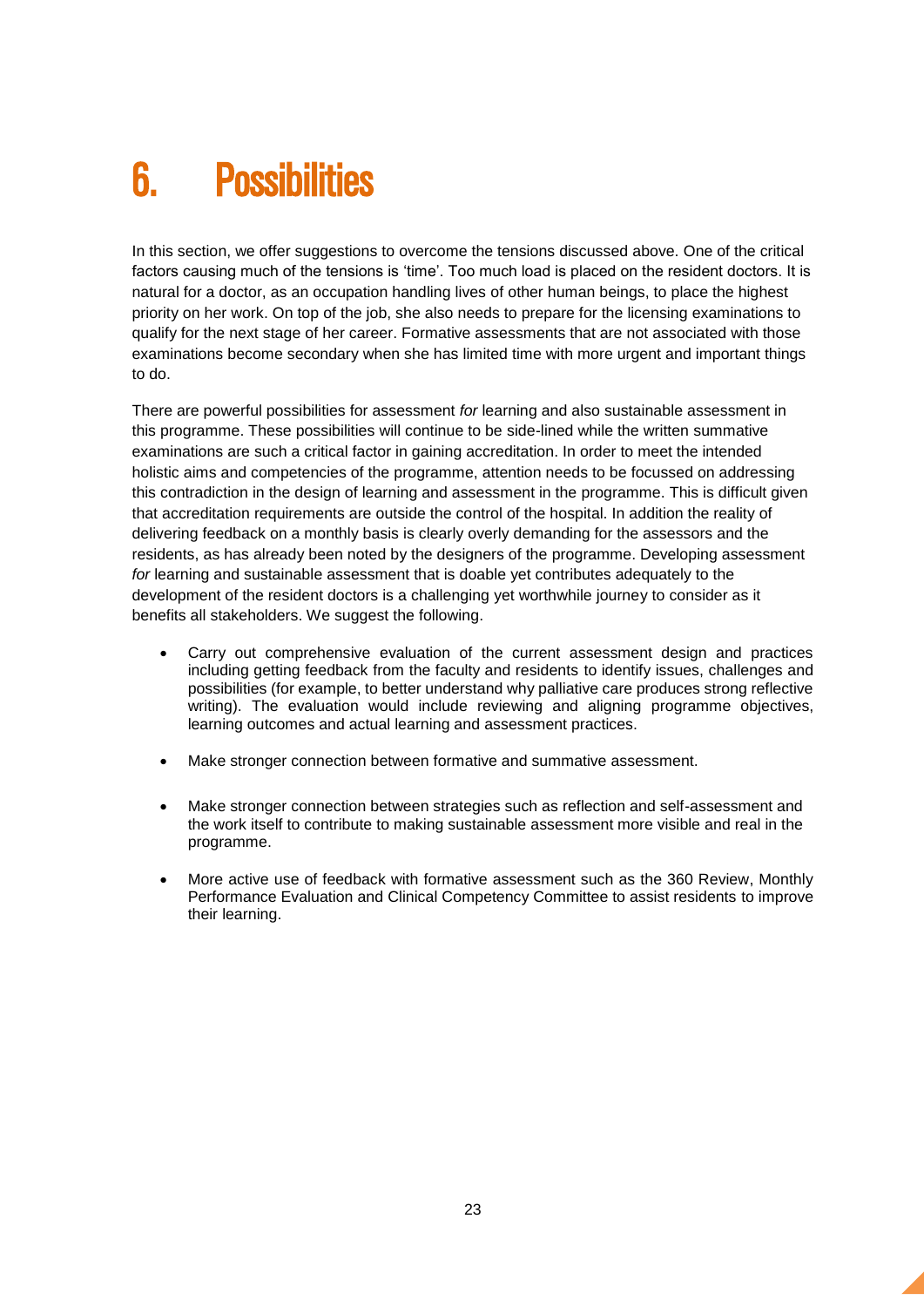## <span id="page-23-0"></span>7. Conclusion

This case study shows how the gap between intent, design and practices in assessment affects learners' approaches and attitudes to learning. Although learning and assessment activities occur in real work environments with elements of formative assessment, there are challenges like time resource constraint and impacts of summative assessment on career progression of the resident doctors. But there are strong takeaways in this case about: holistic assessment in the RIME framework; the design and intent of formative assessment that for example gives feedback from multiple sources, over time and in multiple ways, and strong authentic features reflected in assessment components such as Chart Stimulated Recall and mini-CEX (Clinical Evaluation Exercise). In conclusion, there are opportunities for assessment and learning in the programme by making stronger connections between formative and summative assessment, improving alignment between programme objectives, learning outcomes and assessment strategies, and thinking about how feedback practices e.g. feed-forward could be designed and used to enable learning.